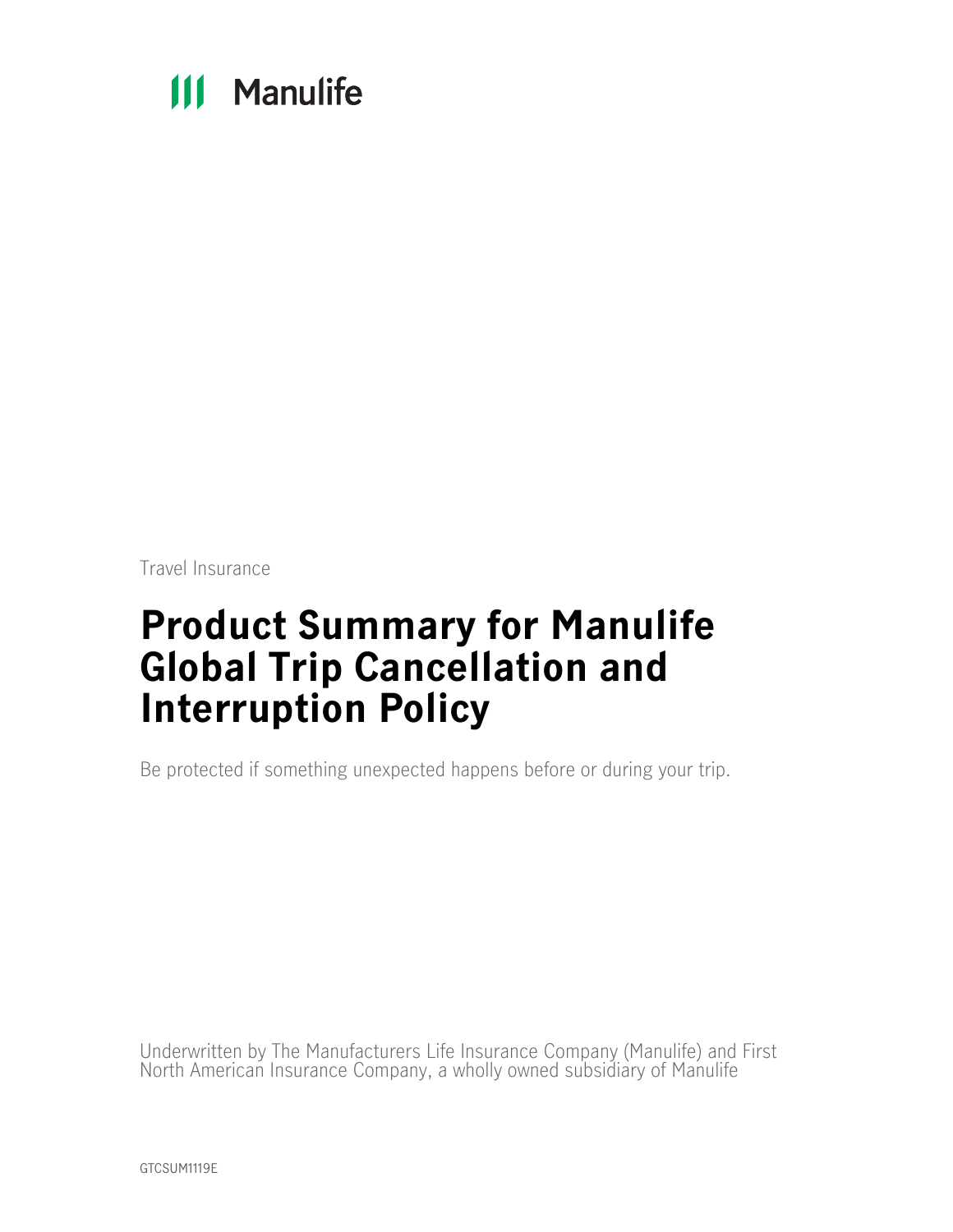## <span id="page-1-0"></span>**HOW TO CONTACT US**

## **Insurer Manulife**

Registered with Autorité des marchés financiers under client number 2000737614

Address: Affinity Markets

250 Bloor Street East Toronto, ON M4W 1E5 Telephone: 1-866-298-2722 Email: manulifeglobal@manulife.com Website: [manulife.ca](http://manulife.ca/)

## **First North American Insurance Company**

Registered with Autorité des marchés financiers under client number 2000998244

Address: Affinity Markets 250 Bloor Street East

Toronto, ON M4W 1E5

Telephone: 1-866-298-2722 Email: manulifeglobal@manulife.com Website: [manulife.ca](http://manulife.ca/)

| <b>Travel Agency</b> | Name      | $\leftarrow$ Your travel agency is required to provide you with            |
|----------------------|-----------|----------------------------------------------------------------------------|
| (Distributor)        | Address   | this information.                                                          |
|                      | (Email)   |                                                                            |
|                      | Telephone |                                                                            |
|                      | Fax       |                                                                            |
|                      |           |                                                                            |
|                      |           |                                                                            |
| Autorité des         |           | Quebec residents: The Autorité des marchés financiers can provide you with |

## **marchés financiers**

Quebec residents: The Autorité des marchés financiers can provide you with information about your insurer's or your insurance distributor's obligations. Website: [lautorite.qc.ca](https://lautorite.qc.ca/)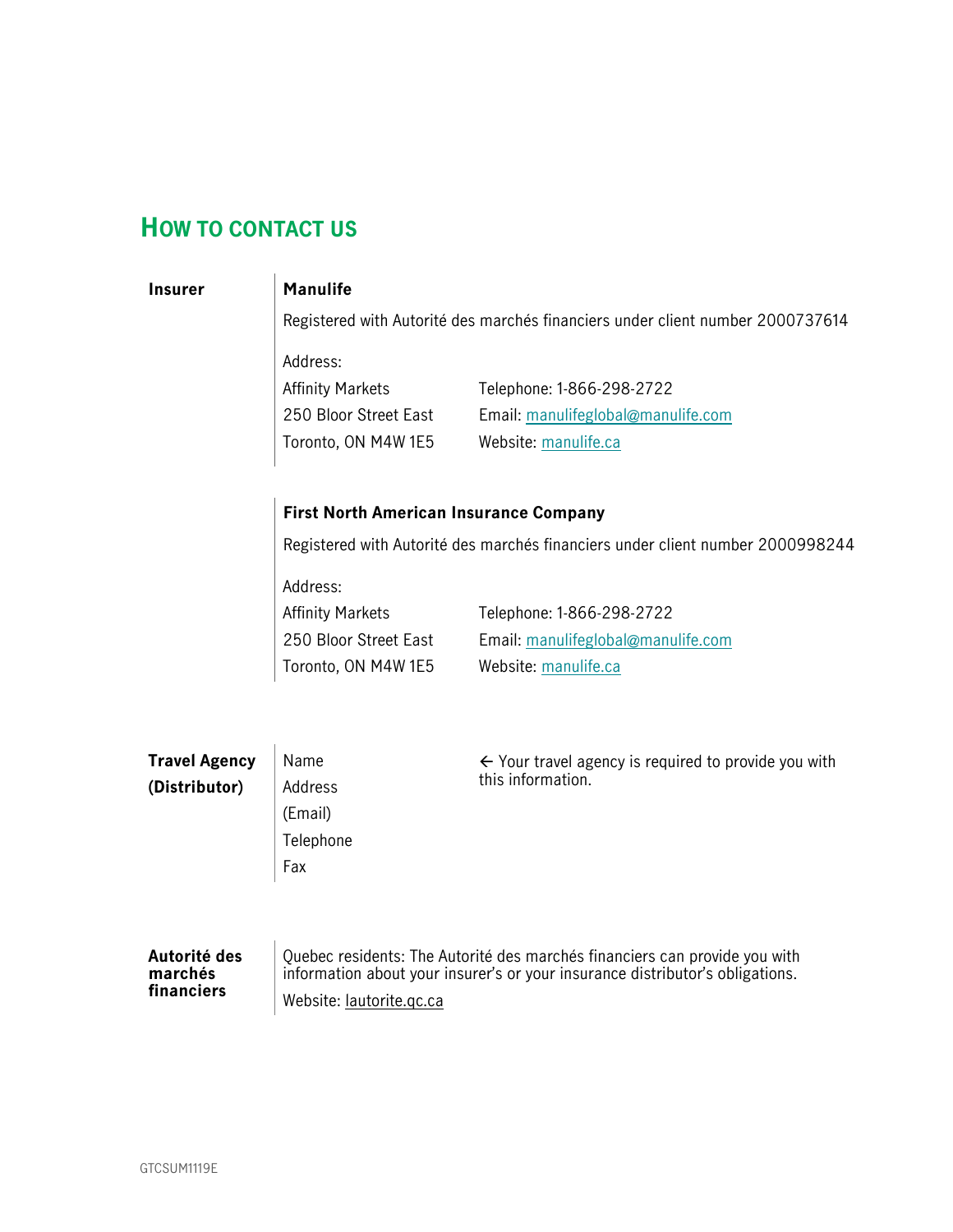## <span id="page-2-0"></span>**RULES FOR REVIEWING THIS SUMMARY**

## <span id="page-2-1"></span>**"You" can refer to many people**

When referring to "you," we mean the person who purchased the insurance and any other insured person, unless the context states otherwise.

## <span id="page-2-2"></span>**"Trip" has a specific meaning**

The word "trip" refers to the period beginning on the *departure date* and ending on the return date shown in your *confirmation*.

### <span id="page-2-3"></span>**Words in** italics **have a specific meaning**

Words and expressions in *italics* are defined at the end of the guide (see Section [9. Definitions\)](#page-18-0). Read these definitions if you have any questions.

### <span id="page-2-4"></span>**This is a summary**

Review the sample policy for complete details. You can get a copy from your travel agency, on the website where you buy your insurance, or [online.](https://www.igoinsured.com/travelcontent/?file=MS-MC_MS-GCS_policyTCI.pdf)

## <span id="page-2-5"></span>**THINGS TO CONSIDER**

### <span id="page-2-6"></span>**Before you buy this insurance**

- Do you, and all the people you want to insure, meet **all** the eligibility requirements? If not, you might not be covered. To make sure, read Section [1. Who can purchase this insurance](#page-5-0)  [\(eligibility requirements\)](#page-5-0).
- $\checkmark$  Do you, or any of the people you want to insure, have a *medical condition* that is not stable? If so, expenses relating to the *medical condition* may not be covered.

#### <span id="page-2-7"></span>**Before you travel**

- $\checkmark$  Do all insured people still meet all eligibility requirements? Otherwise, exclusions may apply. Check before you leave.
- $\checkmark$  Have there been any changes in the health of any insured people since you purchased your insurance? If so, exclusions may apply.

## <span id="page-2-8"></span>**DON'T FORGET**

### <span id="page-2-9"></span>**Don't make false statements**

If you make a false statement or if you fail to declare certain information before or during the coverage period, we may cancel your coverage.

### <span id="page-2-10"></span>**10 days to change your mind**

You have the right to cancel your insurance at no cost within 10 days of purchasing it. To find out more, read [Section 8. Your right to terminate insurance.](#page-17-0)

## <span id="page-2-11"></span>**Don't leave without paying**

You're not covered until you pay your insurance premium.

**Note:** The insurance does not provide any temporary coverage.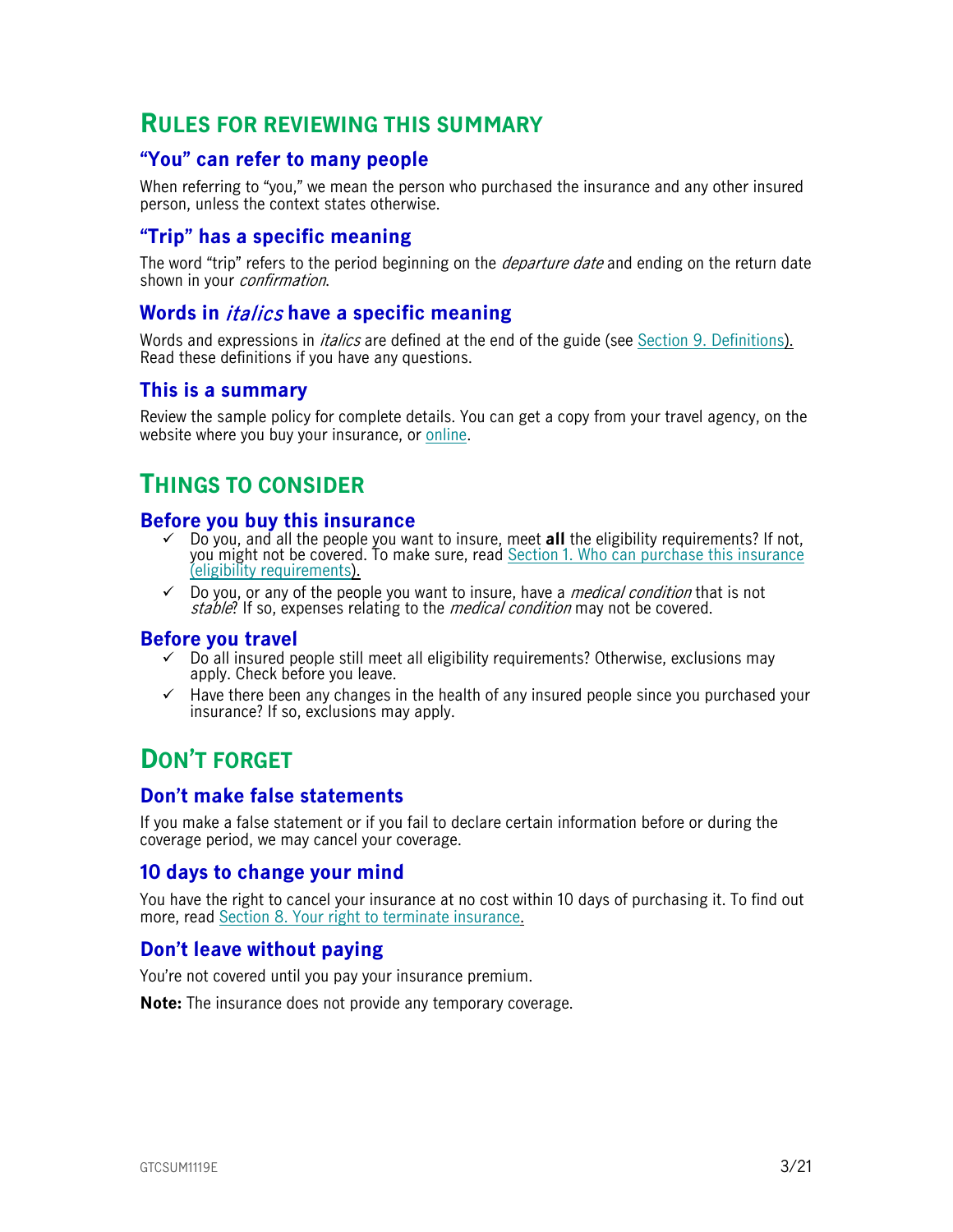### **TABLE OF CONTENTS**

|    |                                                                                                                                                                           | 2                                            |
|----|---------------------------------------------------------------------------------------------------------------------------------------------------------------------------|----------------------------------------------|
|    |                                                                                                                                                                           |                                              |
|    | "You" can refer to many people<br>"Trip" has a specific meaning<br>Words in <i>italics</i> have a specific meaning<br>This is a summary                                   | 3333                                         |
|    |                                                                                                                                                                           | 3                                            |
|    | Before you buy this insurance<br>Before vou travel                                                                                                                        | $\frac{3}{3}$                                |
|    |                                                                                                                                                                           | 3                                            |
|    | Don't make false statements<br>10 days to change your mind<br>Don't leave without paying                                                                                  | 3<br>3<br>3                                  |
| 1. |                                                                                                                                                                           |                                              |
|    | Requirements for purchasing this insurance<br>If you don't meet the eligibility requirements                                                                              | 6<br>6                                       |
| 2. |                                                                                                                                                                           | 6                                            |
|    | You                                                                                                                                                                       | 6                                            |
| 3. |                                                                                                                                                                           | .6                                           |
|    | Before travelling<br>While travelling<br>Staying longer than planned?<br>Have your travel dates changed?<br>Maximum trip duration                                         | 6<br>7<br>7<br>7<br>7                        |
| 4. |                                                                                                                                                                           |                                              |
| 5. |                                                                                                                                                                           |                                              |
|    |                                                                                                                                                                           |                                              |
|    | Covered maximum: amount selected for this coverage                                                                                                                        | 8                                            |
|    | <b>CANCELLATION BECAUSE OF A COVERED EVENT</b>                                                                                                                            | 8                                            |
|    | Requirements to qualify for this coverage<br>Covered events<br>Covered expenses<br>Exclusions for Cancellation because of a Covered Event                                 | 8889                                         |
|    | <b>CANCELLATION FOR ANY OTHER REASON</b>                                                                                                                                  | 9                                            |
|    | Requirements to qualify for this coverage<br>Covered expenses                                                                                                             | 9<br>9                                       |
|    |                                                                                                                                                                           | 9                                            |
|    | Covered maximum: amount selected for this coverage<br>Requirements to qualify for this coverage<br>Covered events<br>Covered expenses<br>Exclusions for Trip Interruption | 9<br>$\frac{9}{10}$<br>10 <sup>2</sup><br>11 |
|    |                                                                                                                                                                           | $\overline{11}$                              |
|    | Covered maximum: amount selected for this coverage                                                                                                                        | 11                                           |
|    |                                                                                                                                                                           |                                              |
|    | <b>MISCONNECTION OR TRAVEL DISRUPTION</b>                                                                                                                                 | 11                                           |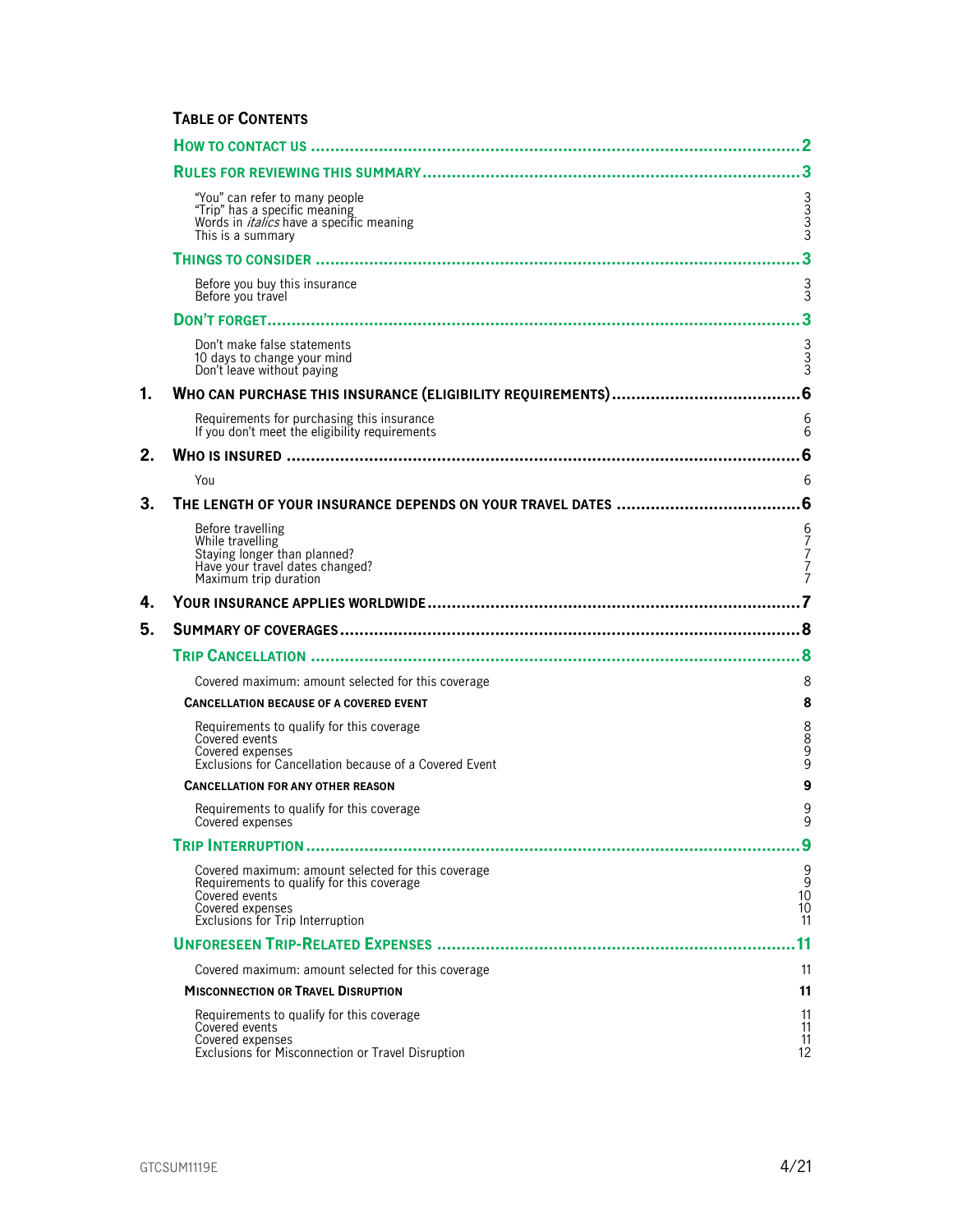|    | <b>DELAYED RETURN</b>                                                                                                                                                                                                                                  | 12                                |
|----|--------------------------------------------------------------------------------------------------------------------------------------------------------------------------------------------------------------------------------------------------------|-----------------------------------|
|    | Requirements to qualify for this coverage<br>Covered events<br>Covered expenses<br><b>Exclusions for Delayed Return</b>                                                                                                                                | 12<br>$\frac{12}{12}$<br>12       |
|    | <b>TRAVEL SUPPLIER BANKRUPTCY (SUPPLIER DEFAULT)</b>                                                                                                                                                                                                   | 12                                |
|    | Requirements to qualify for this coverage<br>Covered expenses<br>Covered maximum: \$3,500 to \$7,500<br>Aggregate compensation limit<br>Exclusions for Travel Supplier Bankruptcy (Supplier Default)                                                   | 12<br>13<br>13<br>$\frac{13}{13}$ |
|    | <b>EXCLUSIONS FOR TRIP CANCELLATION, TRIP INTERRUPTION, AND UNFORESEEN TRIP-RELATED</b>                                                                                                                                                                |                                   |
|    |                                                                                                                                                                                                                                                        |                                   |
|    |                                                                                                                                                                                                                                                        | 15                                |
|    | Covered expenses<br>Aggregate compensation limit<br>Exclusions for Act of Terrorism Coverage                                                                                                                                                           | 15<br>15<br>15                    |
| 6. |                                                                                                                                                                                                                                                        | 16                                |
|    | What is included in the premium<br>Other fees and costs                                                                                                                                                                                                | 16<br>16                          |
| 7. |                                                                                                                                                                                                                                                        |                                   |
|    |                                                                                                                                                                                                                                                        | 17                                |
|    | Supporting receipts and documents<br>We pay within 30 days if your claim is approved                                                                                                                                                                   | 17<br>17                          |
|    | YOUR LEGAL RIGHTS IF YOU DISAGREE WITH OUR DECISION OR WANT TO FILE A COMPLAINT  18                                                                                                                                                                    |                                   |
|    | $\mathbf{1}$ .<br>You can ask us to reconsider your claim<br>You can contact the OmbudService for Life & Health Insurance<br>2.<br>Quebec residents can contact the Autorité des marchés financiers<br>3.<br>You can appeal our decision in court<br>4 | 18<br>18<br>18<br>18              |
| 8. |                                                                                                                                                                                                                                                        | 18                                |
|    | Within 10 days after purchasing your insurance: full refund<br>No refund in other cases                                                                                                                                                                | 18<br>18                          |
| 9. |                                                                                                                                                                                                                                                        | 19                                |
|    |                                                                                                                                                                                                                                                        |                                   |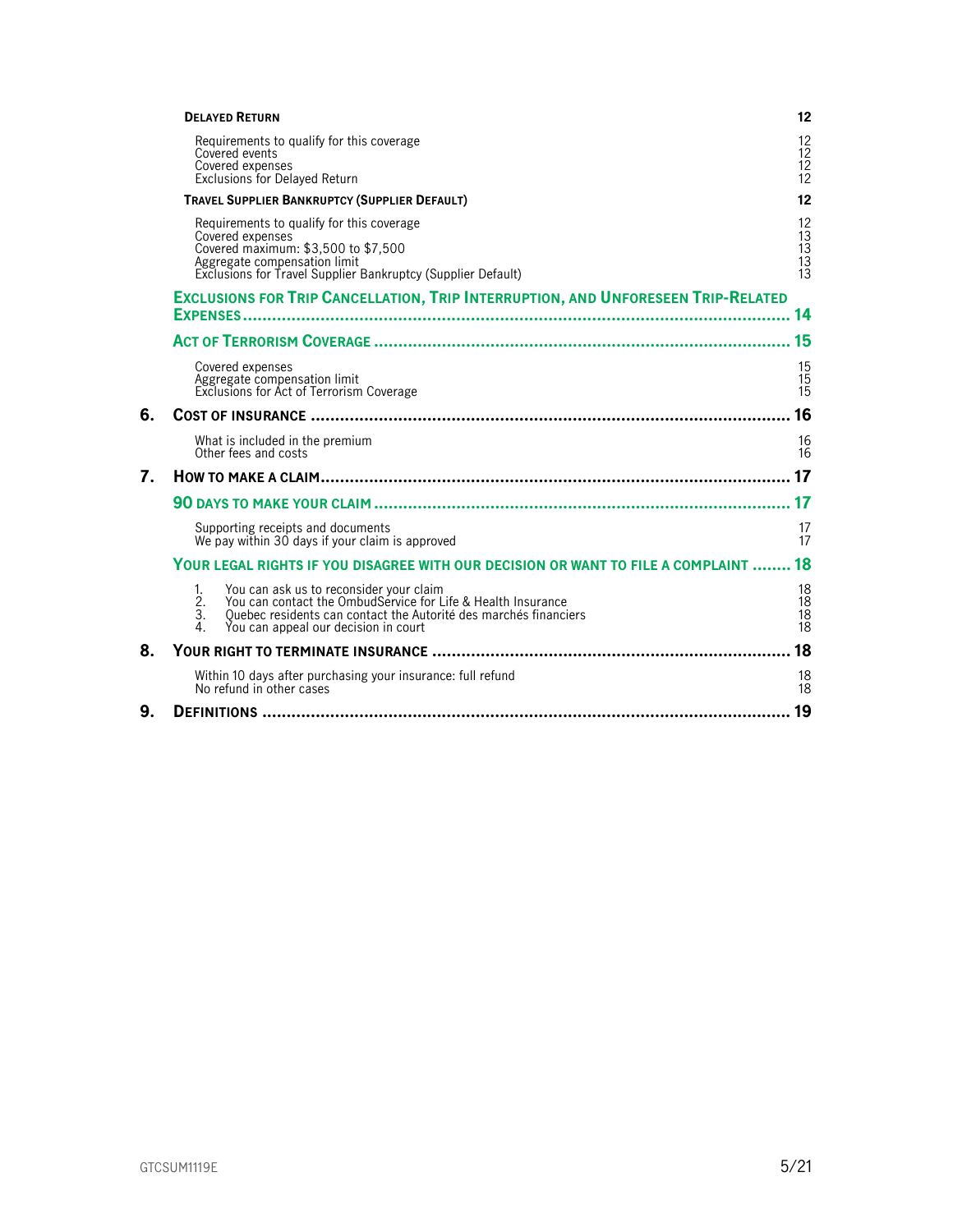## <span id="page-5-0"></span>**1. WHO CAN PURCHASE THIS INSURANCE (ELIGIBILITY REQUIREMENTS)**

## <span id="page-5-1"></span>**Requirements for purchasing this insurance**



You can purchase this insurance if you, and any people you want to insure, meet all the following requirements:

- $\checkmark$  You live in Canada.
- $\checkmark$  You purchased this travel insurance for the entire duration of your trip.

You are not eligible for this coverage if:

- **x** You were advised by a *physician* not to travel.
- **x** You have been diagnosed with a terminal illness with less than 6 months to live.
- **\*** You have a kidney condition that requires dialysis.
- You have used home oxygen during the 12 months before you applied for this insurance.

## <span id="page-5-2"></span>**If you don't meet the eligibility requirements**

You must meet all these requirements, and each person you want to insure must also meet them. If you don't meet the eligibility requirements:

- you will not be able to purchase the coverage; or
- we will cancel the insurance; or
- your claim will be denied.

<span id="page-5-3"></span>If you don't meet all eligibility requirements for this plan, there might be other travel insurance products with different eligibility requirements. Speak to your travel agent.

## **2. WHO IS INSURED**

<span id="page-5-4"></span>**You**

You are insured if:

- You meet all the eligibility requirements.
- You have paid the insurance premium.
- Your *confirmation* shows that you are an insured person.

## <span id="page-5-5"></span>**3. THE LENGTH OF YOUR INSURANCE DEPENDS ON YOUR TRAVEL DATES**

## <span id="page-5-6"></span>**Before travelling**

You are insured under Trip Cancellation from the moment you pay the insurance premium. Trip Cancellation coverage ends when leave your *departure point*.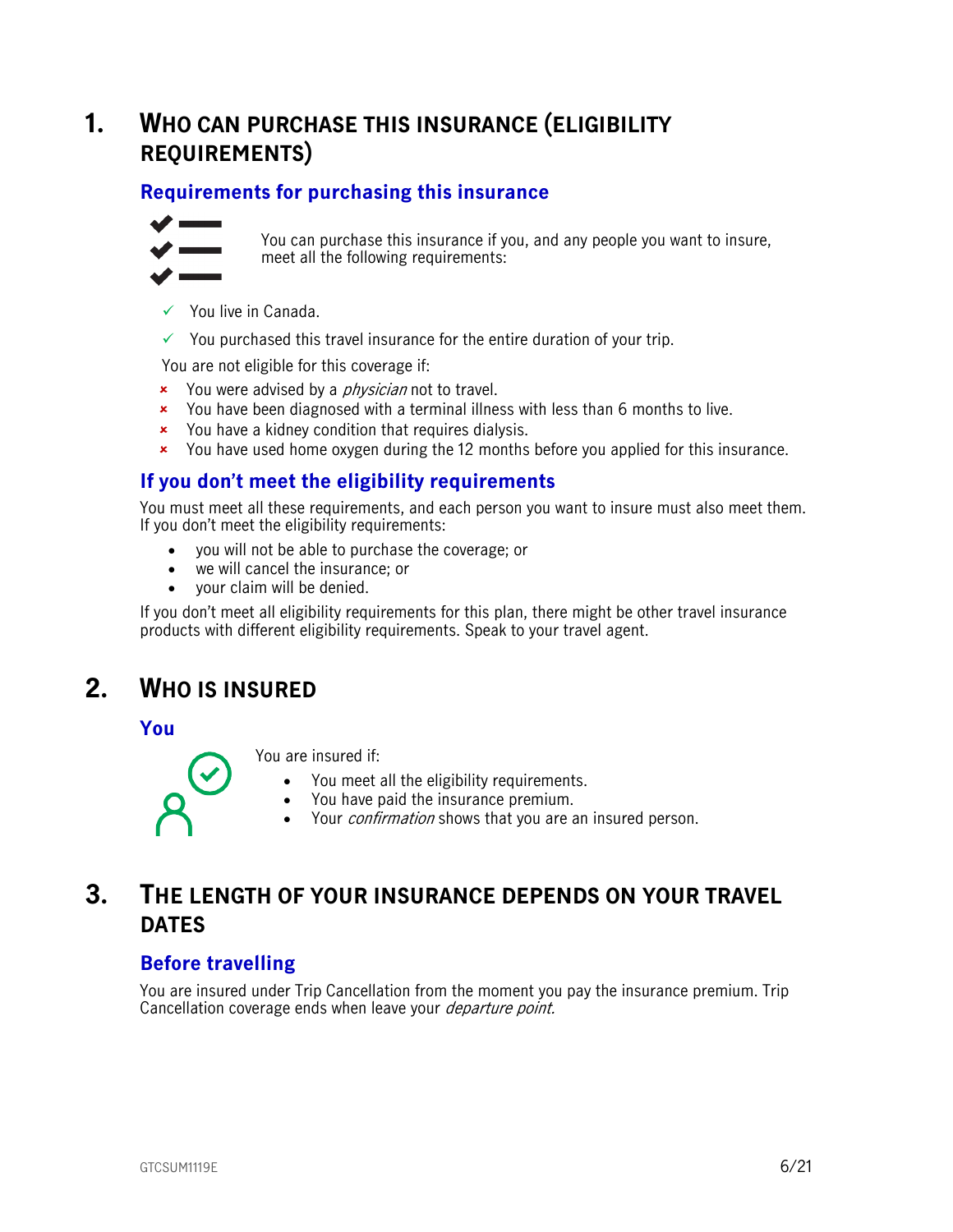## <span id="page-6-0"></span>**While travelling**

You are insured under Trip Interruption from your *departure date* until the earlier of the date you return to your *departure point* or the expiry date shown on your *confirmation*.

You are insured under Unforeseen Trip Related Expenses from your *departure date* until the earlier of the date you return *home* or the expiry date shown on your *confirmation*.

## <span id="page-6-1"></span>**Staying longer than planned?**

If you are extending your trip, you need to extend your insurance to remain covered. In some cases, you will receive an automatic extension.

For Trip Interruption, your coverage can be extended up to:

- 10 days in the event of an emergency
- 30 days in the event of *hospitalization*

## <span id="page-6-2"></span>**Have your travel dates changed?**

#### **ADJUST THE LENGTH OF YOUR INSURANCE**

Your insurance must cover the entire duration of your trip. If you leave earlier or come back later than planned, contact your travel agency to adjust the duration of your coverage.

**Important:** In some cases, you must get authorization from the Assistance Centre to change your insurance. For example, if a *medical condition* first appeared after you purchased the insurance or if you already have a claim in progress

Note: For more information about increasing your Trip Cancellation coverage for additional prepaid travel arrangements prior to your *departure date*, or if you plan to extend your trip, see the [sample policy.](https://www.igoinsured.com/travelcontent/?file=MS-MC_MS-GCS_policyTCI.pdf)

## <span id="page-6-3"></span>**Maximum trip duration**

Maximum trip duration, including any extensions, is:

<span id="page-6-4"></span> $• 364 days$ 

## **4. YOUR INSURANCE APPLIES WORLDWIDE**

Your insurance applies worldwide.



**Warning:** Exclusions may apply if the Government of Canada issues an advisory against travel to a certain region or country.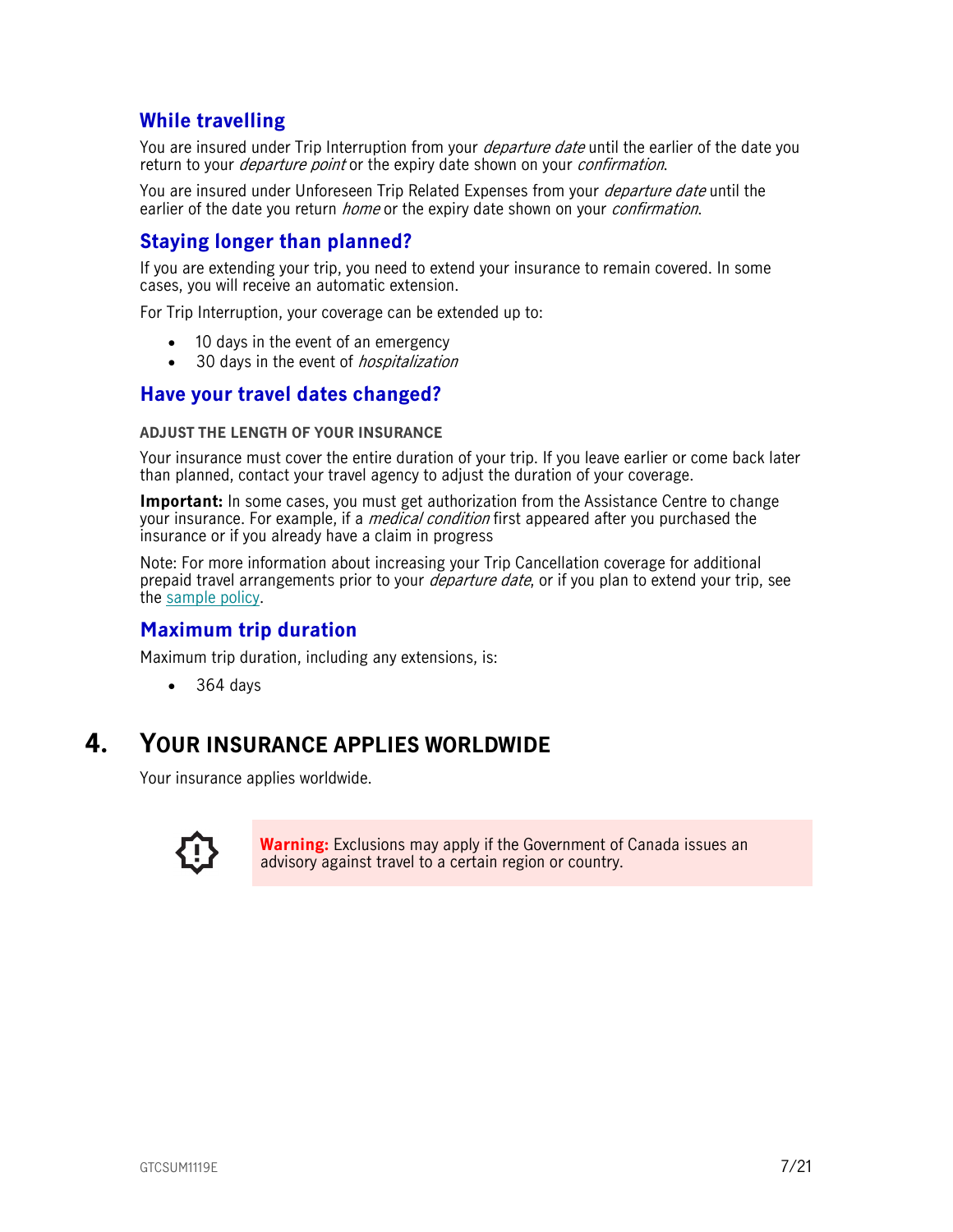## <span id="page-7-0"></span>**5. SUMMARY OF COVERAGES**

## <span id="page-7-1"></span>**TRIP CANCELLATION**

Your Trip Cancellation insurance covers you in two ways:

- if you cancel your trip because of a covered event
- if you must cancel your trip for any other reason

### <span id="page-7-2"></span>**Covered maximum: amount selected for this coverage**

We pay up to the amount you selected for this coverage, for all covered expenses combined. This means you can never receive a payment greater than the coverage amount.

To have full coverage, you should select an insurance amount that covers the total value of the non-refundable portion of your trip, including cancellation or change fees.

### <span id="page-7-3"></span>**CANCELLATION BECAUSE OF A COVERED EVENT**

If you cancel your trip for an event covered under this insurance, we pay up to 100% of your nonrefundable booking fees, up to the maximum covered amount.

### <span id="page-7-4"></span>**Requirements to qualify for this coverage**

- You cancel your trip because of an event included in the covered events.
- $\checkmark$  You must cancel your trip by contacting your *travel supplier* on the day of the event causing the cancellation, or on the next business day.

### <span id="page-7-5"></span>**Covered events**

Below is a summary of covered events. Some events may also apply to your *travel companion*. For a full list and more details, see the [sample policy.](https://www.igoinsured.com/travelcontent/?file=MS-MC_MS-GCS_policyTCI.pdf)

- $\checkmark$  An event that is related to your own health, or to the health of a member of your immediate family, your key person, or the person you are staying with at your destination. For example, you have a *medical emergency*, or you are quarantined.
- $\checkmark$  Pregnancy, complications of pregnancy during the first 31 weeks, or adoption, in some cases.
- $\checkmark$  Death. For example, if you, a member of your *immediate family*, or your *key person* dies, or if the person you are staying with at your location dies.
- $\checkmark$  If obligations related to your work, to a legal summons, or to your studies prevent your from leaving. For example, if you lose your job, or must attend a trial, or take an exam during your trip.
- $\checkmark$  The business event that is your primary reason for your trip is cancelled.
- $\checkmark$  An event related to your travel documents (passport or travel visa) prevents you from travelling. For example, if you don't receive your travel visa.
- $\checkmark$  A natural disaster affects your home, your office, or your destination accommodations, or if the Canadian authorities issue a travel advisory for your destination after you have purchased your insurance.
- $\checkmark$  Hijacking. For example, if you, your spouse, your travel companion or your travel companion's spouse are hijacked.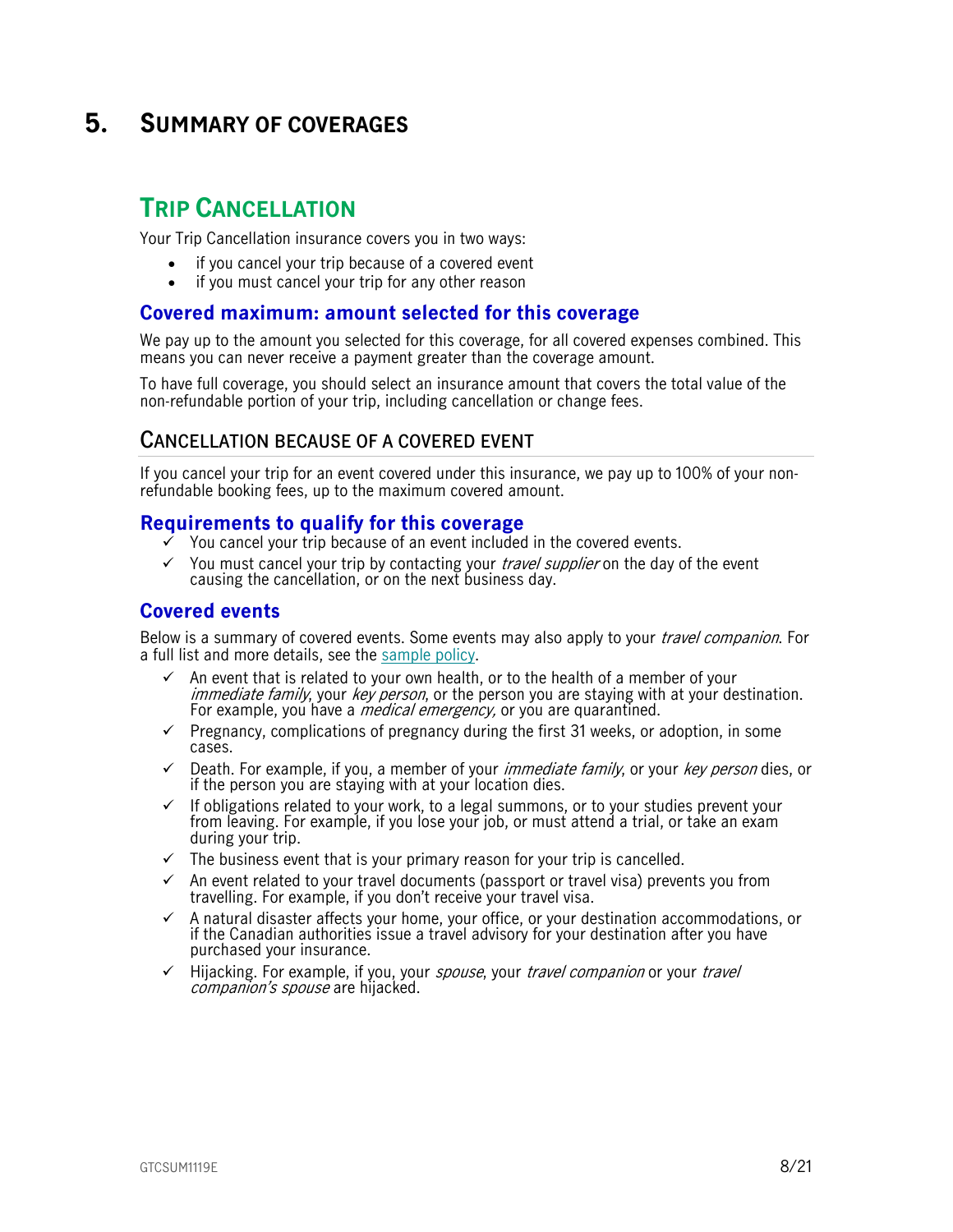## <span id="page-8-0"></span>**Covered expenses**

Below is an overview of covered expenses and applicable limits.

#### **IF YOU DECIDE NOT TO LEAVE**

Non-refundable portion of your trip 100% and the state of the state of the 100% of the 100% of the 100% of the  $100\%$ 

#### **IF YOU DECIDE TO LEAVE WITHOUT YOUR TRAVEL COMPANION**

Difference in price for your next occupancy charges if your *travel companion* cancels their trip and you leave on your own. For example, if you are charged a single supplement for your accommodations. 100%

## <span id="page-8-1"></span>**Exclusions for Cancellation because of a Covered Event**

See [Exclusions for Trip Cancellation, Trip Interruption, and Unforeseen Trip-Related Expenses.](#page-13-0)

## <span id="page-8-2"></span>**CANCELLATION FOR ANY OTHER REASON**

If you must cancel your trip for any other reason we pay up to 50% of your non-refundable booking fees.

#### <span id="page-8-3"></span>**Requirements to qualify for this coverage**

- You purchased your insurance within 72 hours of making an initial payment on your travel arrangements or before cancellation fees apply to your booking.
- $\checkmark$  If you cancel your trip 14 days or more before your *departure date.*

#### <span id="page-8-4"></span>**Covered expenses**

Below is an overview of covered expenses and applicable limits.

**IF YOU DECIDE TO CANCEL**

<span id="page-8-5"></span>Any non-refundable portion of your trip 50%

## **TRIP INTERRUPTION**

If you must return to your *departure point* or go directly to your next destination, we pay certain non-refundable expenses for the portion of the trip you were unable to take.

### <span id="page-8-6"></span>**Covered maximum: amount selected for this coverage**

We pay up to the amount you selected for this coverage, for all covered expenses combined. This means you can never receive a payment greater than the coverage amount.

To have full coverage, you should select an insurance amount that covers the total value of the non-refundable portion of your trip, including cancellation or change fees.

#### <span id="page-8-7"></span>**Requirements to qualify for this coverage**

A covered event forces you to interrupt your trip or forces your *travel companion* to interrupt their trip.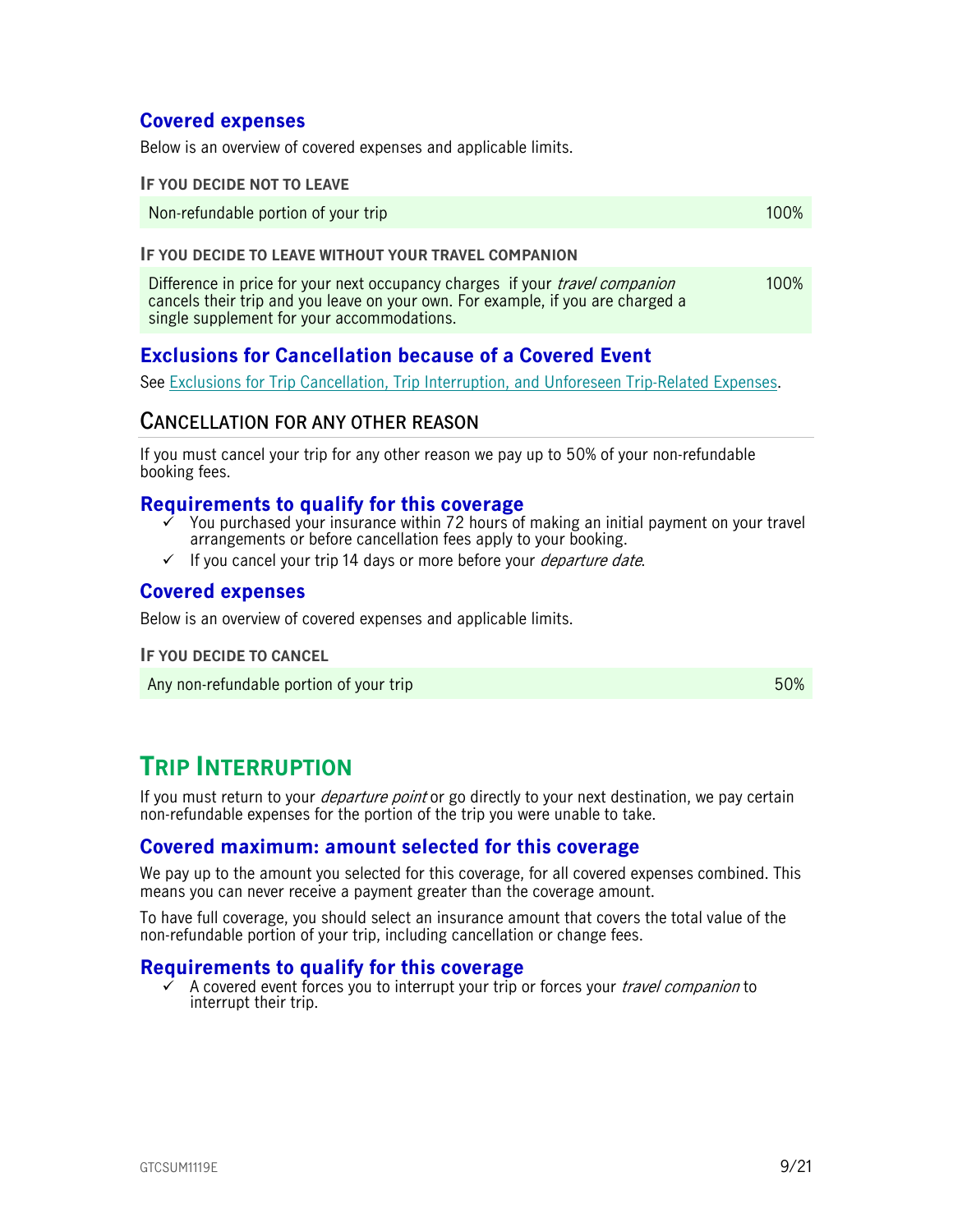## <span id="page-9-0"></span>**Covered events**

Below is a summary of covered events.

Some events may also apply to your *travel companion*. For a full list and more details, see the [sample policy.](https://www.igoinsured.com/travelcontent/?file=MS-MC_MS-GCS_policyTCI.pdf)

- $\checkmark$  An event that is related to your own health, or to the health of a member of your immediate family, your key person, or the person you are staying with at your destination. For example, you have a *medical emergency,* or you are quarantined.
- $\checkmark$  Pregnancy, complications of pregnancy during the first 31 weeks, or adoption, in some cases.
- $\checkmark$  Death. For example, if you, a member of your *immediate family*, or your *key person* dies, or if the person you are staying with at your location dies.
- $\checkmark$  If obligations related to your work, to a legal summons, or to your studies require you to return home from your trip. For example, if you lose your job, must attend a trial, or must take an exam during your trip.
- $\checkmark$  An event related to your travel documents (passport or travel visa) prevents you from travelling. For example, if you don't receive your travel visa.
- $\checkmark$  A natural disaster affects your home, your office, or your destination accommodations, or if the Canadian authorities issue a travel advisory for your destination after you have purchased your insurance.
- $\checkmark$  You lose 30% of your trip or more because of poor weather conditions, earthquakes, or volcanoes.
- $\checkmark$  Hijacking. For example, if you, your spouse, your travel companion or your travel companion's spouse are hijacked.

### <span id="page-9-1"></span>**Covered expenses**

Below is an overview of covered expenses and applicable limits. For a full list, see the [sample](https://www.igoinsured.com/travelcontent/?file=MS-MC_MS-GCS_policyTCI.pdf)  [policy.](https://www.igoinsured.com/travelcontent/?file=MS-MC_MS-GCS_policyTCI.pdf)

#### **EXPENSES THAT ARISE FROM TRIP INTERRUPTION**

| Any unused portion of your trip that is non-refundable and<br>non-transferable to another travel date                                                                                          | 100%                                     |
|------------------------------------------------------------------------------------------------------------------------------------------------------------------------------------------------|------------------------------------------|
| <b>Warning:</b> We don't pay for the return ticket you purchased, but we cover the additional cost of<br>your airfare to return to your <i>departure point</i> .                               |                                          |
| Accommodations and other expenses such as meals, taxis,<br>phone calls, Internet, vehicle rental                                                                                               | \$350 per day, to a maximum of<br>2 days |
| Costs for missed activities such as ski or golf package.                                                                                                                                       | \$100/day                                |
|                                                                                                                                                                                                | \$500 maximum                            |
| Additional cost of economy airfare to travel to your next<br>destination or to return to your <i>departure point</i>                                                                           | 100%                                     |
| Additional cost of economy-class one-way airfare in the<br>event of an emergency in your <i>immediate family</i><br>( <i>hospitalization</i> , death) to return to your <i>departure point</i> | 100%                                     |
| Travel and accommodation costs while waiting for<br>replacement travel documents that were lost or stolen                                                                                      | \$200                                    |
| Difference in price for your accommodations if your travel<br><i>companion</i> cancels their trip and you leave on your own                                                                    | 100%                                     |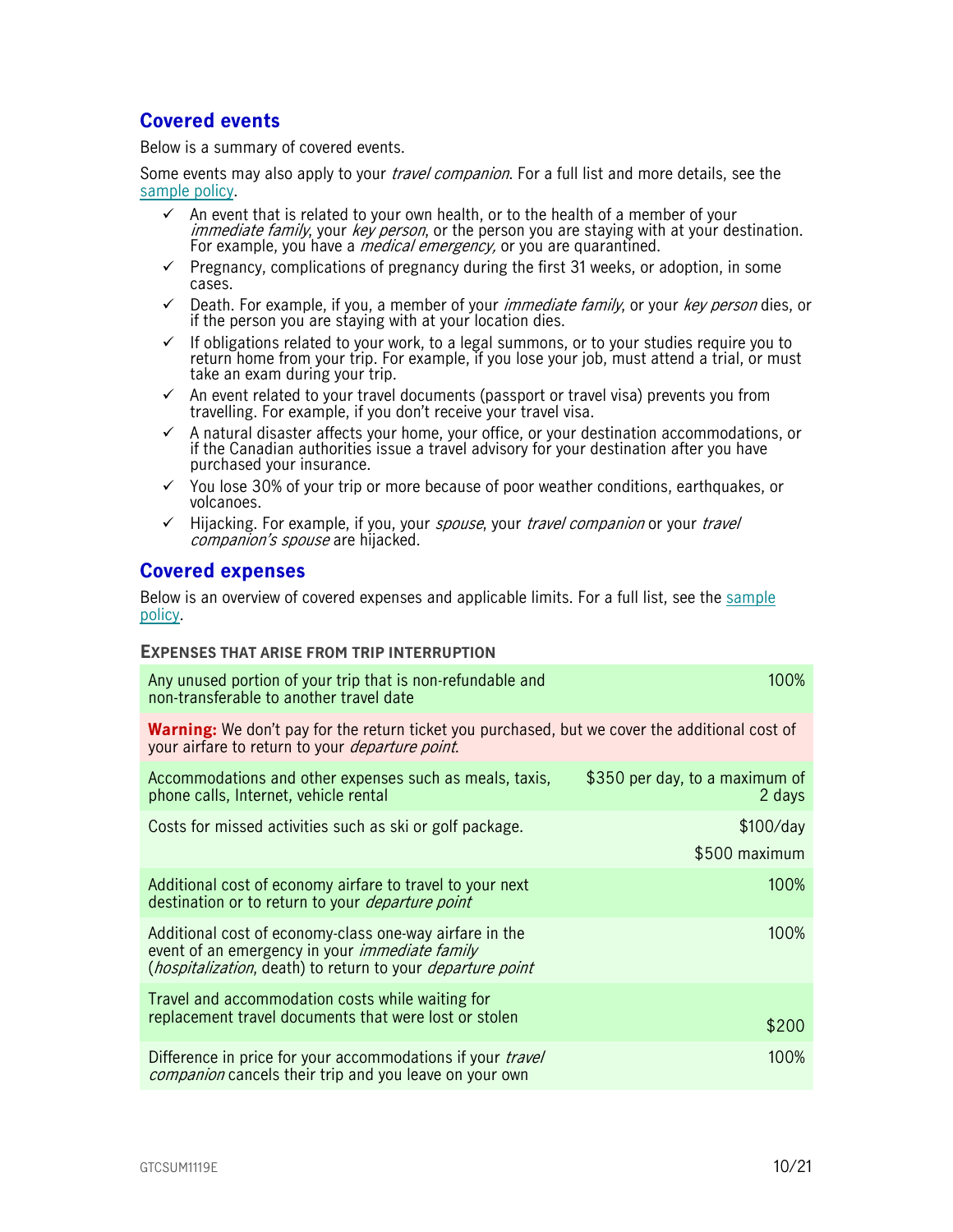#### **FUNERAL ARRANGEMENT EXPENSES IN THE CASE OF DEATH WHILE TRAVELLING**

| Travel expenses for someone to identify your body            | Economy class airfare $+$ \$300 |
|--------------------------------------------------------------|---------------------------------|
| Preparation of your body, burial, or cremation where you die | \$5,000                         |
| Repatriation of your body or ashes                           | $100\%$                         |

## <span id="page-10-0"></span>**Exclusions for Trip Interruption**

<span id="page-10-1"></span>See [Exclusions for Trip Cancellation, Trip Interruption, and Unforeseen Trip-Related Expenses.](#page-13-0)

## **UNFORESEEN TRIP-RELATED EXPENSES**

### <span id="page-10-2"></span>**Covered maximum: amount selected for this coverage**

To have full coverage, you should select an insurance amount that covers the total value of the non-refundable portion of your trip.

## <span id="page-10-3"></span>**MISCONNECTION OR TRAVEL DISRUPTION**

If you miss your connection because of a covered event, we cover certain expenses so that you can continue your trip

We pay certain extra charges you must incur if you or your *travel companion* are delayed.

## <span id="page-10-4"></span>**Requirements to qualify for this coverage**

- One of the covered events applies to you
- $\checkmark$  If your travel arrangements included enough connection time based on your *travel* supplier's guidelines.
- $\checkmark$  Despite the missed connection or delay, you reasonably attempted to continue your trip or make up for the delay

## <span id="page-10-5"></span>**Covered events**

Below is a summary of covered events. Some events may also apply to your *travel companion*. For a full list, see the [sample policy.](https://www.igoinsured.com/travelcontent/?file=MS-MC_MS-GCS_policyTCI.pdf)

- $\checkmark$  Missed connection caused by a delay or schedule change by your *common carrier*.
- $\checkmark$  Delay of 6 hours on your way to your destination or on your way *home* (or on your *travel* companion's way) caused by a delay, schedule change or cancellation by your *common* carrier.
- $\checkmark$  Missed connection due to a flight cancellation
- $\checkmark$  Missed connection due to mistaken identity when clearing customs or security controls
- $\checkmark$  Missed connection because your cruise ship is delayed or re-routed due to a passenger's medical emergency

### <span id="page-10-6"></span>**Covered expenses**

Below is an overview of covered expenses and applicable limits.

| Any unused, non-refundable portion of your trip, and additional cost of<br>your economy-class airfare to travel to the next | \$1,000              |
|-----------------------------------------------------------------------------------------------------------------------------|----------------------|
| Additional cost of accommodation and other expenses (meals, taxis,                                                          | $$350$ per day, to a |
| phone calls)                                                                                                                | maximum of \$700     |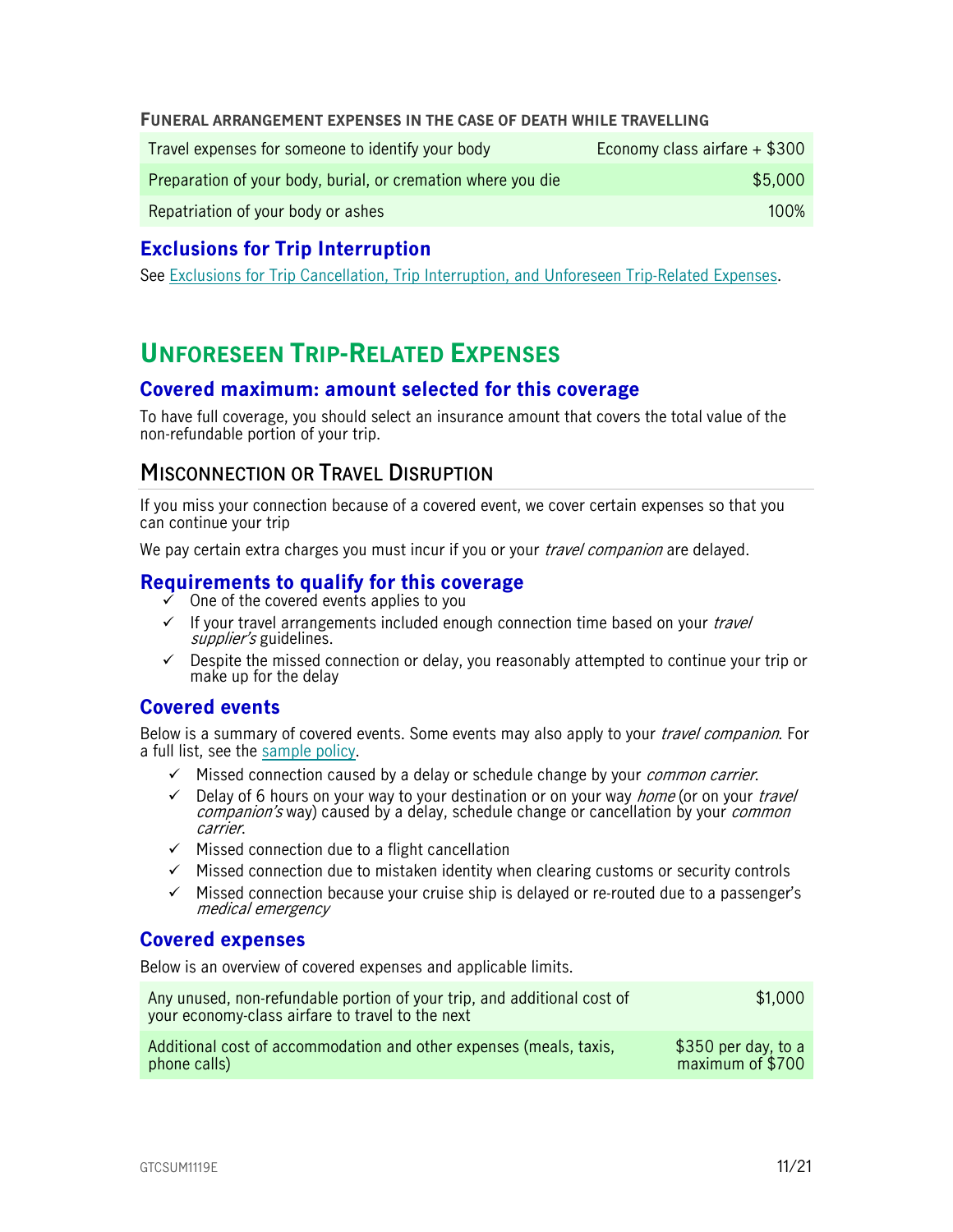## <span id="page-11-0"></span>**Exclusions for Misconnection or Travel Disruption**

See [Exclusions for Trip Cancellation, Trip Interruption, and Unforeseen Trip-Related Expenses.](#page-13-0)

## <span id="page-11-1"></span>**DELAYED RETURN**

If you are forced to return *home* later than planned, we pay certain expenses for transportation, accommodations, meals, and other additional expenses.

## <span id="page-11-2"></span>**Requirements to qualify for this coverage**

- One of the covered events applies to you
- $\checkmark$  The event forces you to return *home* after the scheduled return date shown in your confirmation.

## <span id="page-11-3"></span>**Covered events**

Below is a summary of covered events. For more information, see the [sample policy.](https://www.igoinsured.com/travelcontent/?file=MS-MC_MS-GCS_policyTCI.pdf)

- You have a *medical emergency* and an attending *physician* at your location recommends that you postpone your return.
- $\checkmark$  A member of your *immediate family*, your *travel companion* or a *key person* has a *medical* emergency or dies at your location.

## <span id="page-11-4"></span>**Covered expenses**

Below is an overview of covered expenses and applicable limits. We pay these expenses at reasonable and customary amounts. For a full list, see the [sample policy.](https://www.igoinsured.com/travelcontent/?file=MS-MC_MS-GCS_policyTCI.pdf)

**Important**: We cover these expenses only for the period during which you are unable to travel, up to the amount shown.

Additional cost of your economy-class airfare to return to your departure point 100%

Accommodations and other expenses (meals, taxis, phone calls) \$150 per day, to a maximum of \$1,500

## <span id="page-11-5"></span>**Exclusions for Delayed Return**

See [Exclusions for Trip Cancellation, Trip Interruption, and Unforeseen Trip-Related Expenses.](#page-13-0)

## <span id="page-11-6"></span>**TRAVEL SUPPLIER BANKRUPTCY (SUPPLIER DEFAULT)**

If your tour operator, airline, ground transport provider, or other *travel supplier* fails to provide you with the *travel services* you purchased, we pay expenses for the unused portion of your trip.

## <span id="page-11-7"></span>**Requirements to qualify for this coverage**

You must satisfy all the following requirements:

- $\checkmark$  The *travel supplier* you purchased your trip from is bankrupt or insolvent.
- $\checkmark$  Because of bankruptcy or insolvency, the supplier does not provide you with the *travel* services you booked.
- $\checkmark$  You can't get a refund for the expenses you incurred to book those services. If a compensation fund exists, apply to that fund first.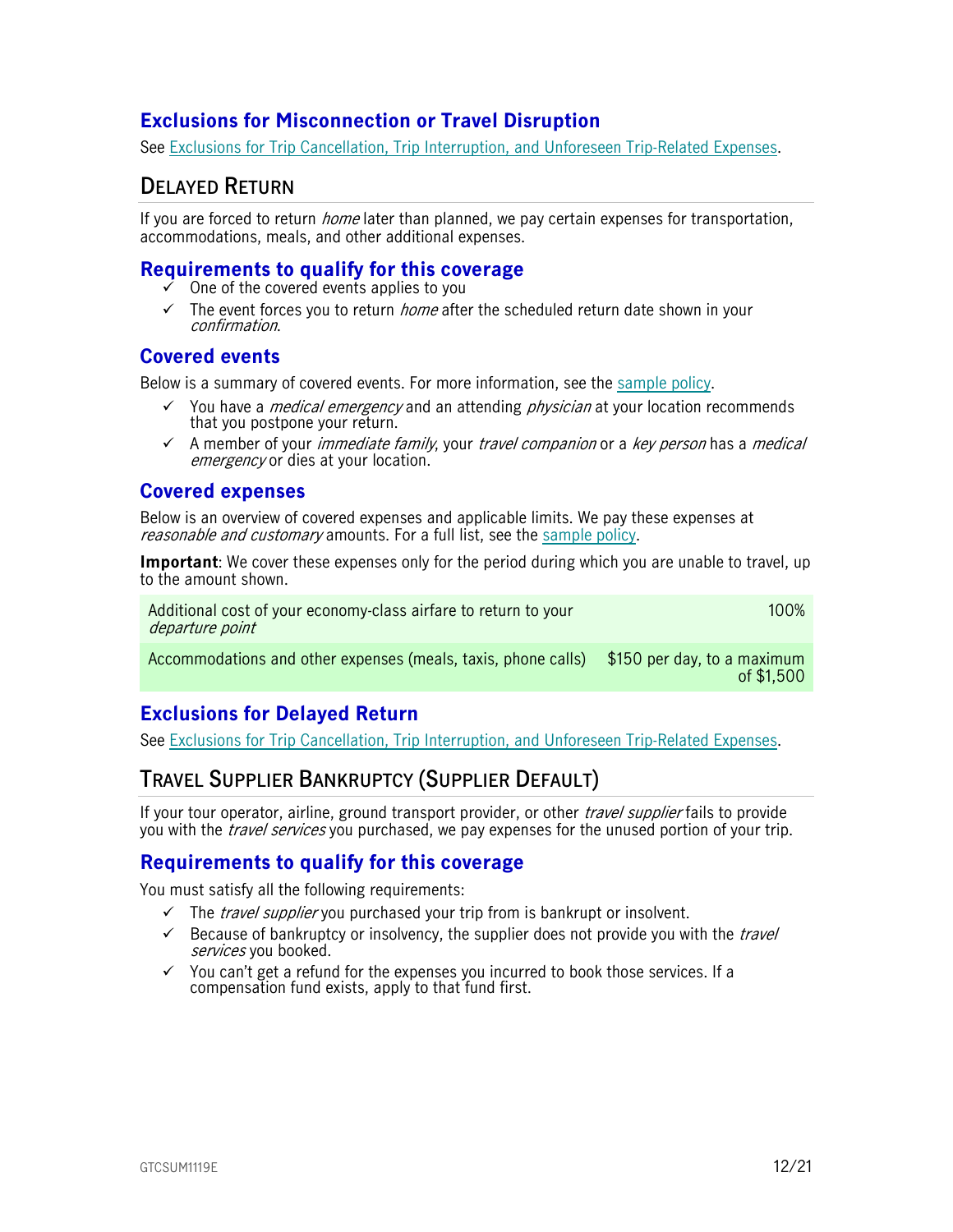## <span id="page-12-0"></span>**Covered expenses**

Below is an overview of covered expenses and applicable limits.

#### **BEFORE YOU LEAVE**

| Any portion of your trip that is non-refundable and | 100% |
|-----------------------------------------------------|------|
| non-transferable to another travel date             |      |

#### **AFTER YOUR DEPARTURE**

| Any unused, non-refundable portion of your trip                                                                                                                  | $100\%$ |
|------------------------------------------------------------------------------------------------------------------------------------------------------------------|---------|
| <b>Warning:</b> We don't pay for the return ticket you purchased, but we cover the additional cost of<br>your airfare to return to your <i>departure point</i> . |         |
| Additional cost of your economy class airfare to travel to your<br>next destination or return to your <i>departure point</i>                                     | $100\%$ |
| Accommodations and other expenses (meals, taxis, phone calls) \$200 per day, to a maximum                                                                        |         |

## <span id="page-12-1"></span>**Covered maximum: \$3,500 to \$7,500**

We pay up to \$3,500 per trip for single coverage. If two or more people are insured (for example, if you have family coverage) we pay up to \$7,500 total.

### <span id="page-12-2"></span>**Aggregate compensation limit**

Coverage is limited to \$1,000,000 in the event of default by one *travel supplier*. Coverage is limited to \$3,000,000 in the event of default by two or more *travel suppliers*. These limits apply to all the claims we receive in any calendar year. If we receive claims greater than this aggregate limit, we reduce the claims so that each can be paid. For more information, see the [sample policy.](https://www.igoinsured.com/travelcontent/?file=MS-MC_MS-GCS_policyTCI.pdf)

## <span id="page-12-3"></span>**Exclusions for Travel Supplier Bankruptcy (Supplier Default)**

We do not pay expenses and losses in the event of default by your *travel supplier*:

- **\*** if you can get a refund from another source, such as a federal or provincial compensation fund
- you knew or should have known that the supplier was bankrupt or insolvent, or that the supplier had already applied for creditor protection, when you made your booking or purchased your insurance
- **\*** the supplier is a travel agent, travel agency, or travel broker For more information, see the [sample policy.](https://www.igoinsured.com/travelcontent/?file=MS-MC_MS-GCS_policyTCI.pdf)

of 3 days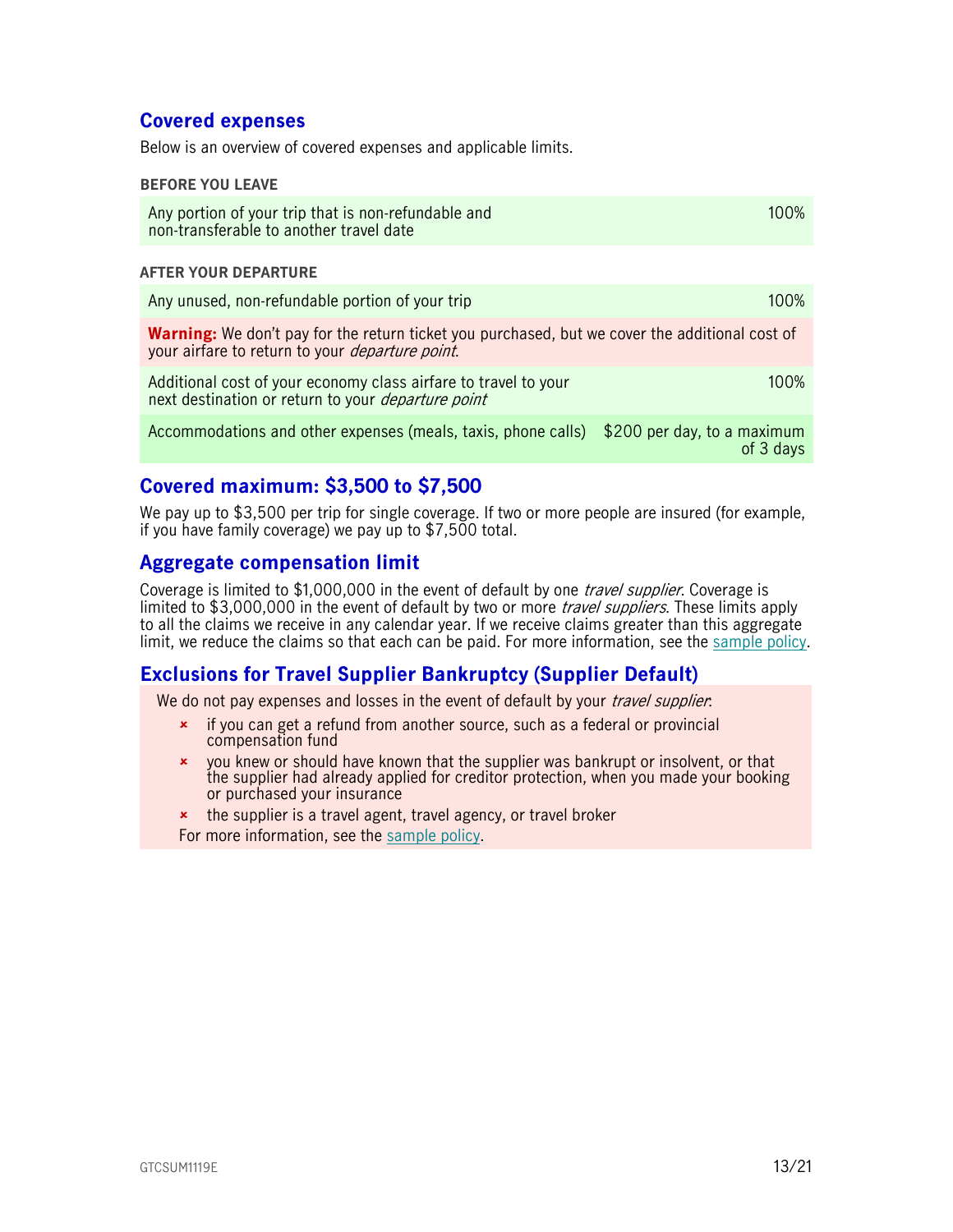## <span id="page-13-0"></span>**EXCLUSIONS FOR TRIP CANCELLATION, TRIP INTERRUPTION, AND UNFORESEEN TRIP-RELATED EXPENSES**

Below is an overview of the main exclusions. For a full list of exclusions, see the [sample policy.](https://www.igoinsured.com/travelcontent/?file=MS-MC_MS-GCS_policyTCI.pdf)

#### **EXPENSES RELATING TO YOUR HEALTH BEFORE YOUR TRIP**

- **\*** We do not any cover expenses relating to a *medical condition* if:
- **x** you knew or should have known that you would need *treatment* during your trip

We will not cover any expenses relating to a *medical condition* if:

- you purchased coverage of less than \$20,000 and any medical condition relating to you, your spouse or your children was not stable for 3 months before your purchase date
- you purchased coverage of \$20,000 or more, and any medical condition relating to you, a member of your immediate family, your key person, or the person whose guest you are during your trip was not stable for 12 months before your purchase date.

#### **EXPENSES RELATED TO THE MEDICAL CONDITION OF THE PERSON YOU ARE VISITING**

We do not pay any expenses related to the *medical condition* or death of a sick person, when the purpose of your trip is to visit the sick person.

#### **EXPENSES RELATED TO CERTAIN BEHAVIOURS**

- **x** situations related to abusive consumption of drugs, alcohol, medications, or other substances,
- **\*** committing or attempting to commit a crime or an illegal act
- self-inflicted injuries, unless medical evidence establishes that they are related to a mental health illness
- committing fraud, or deliberately hiding or distorting information

#### **EXPENSES RELATED TO MINOR MENTAL OR EMOTIONAL DISORDERS (ANXIETY)**

We cover expenses related to *stable* mental or emotional disorders.

**EX** However, we do not cover expenses related to a condition where your *treatment* includes only mild tranquillizers or mild anti-anxiety (anxiolytic) medication, or no prescription medication at all.

#### **EXPENSES RELATED TO PREGNANCY**

Travel in the final months of your pregnancy and in the months following childbirth can be hazardous to both your health and the health of your *child*.

We do not cover the following expenses:

- expenses related to managing pregnancy (prenatal and postnatal care)
- **x** expenses related to the birth of a *child* during the trip

We do not cover expenses related to your pregnancy if they are incurred 9 weeks before or after the expected delivery date. For example:

- $\vert x \vert$  If you give birth during your trip
- If you have a *medical condition* related to your pregnancy or the after-effects of childbirth and the *medical condition* causes you to incur expenses during your trip

#### **EXPENSES RELATED TO PARTICIPATING IN A HAZARDOUS SPORT OR ACTIVITY**

 For example, hang-gliding, mountain-climbing, or motorized speed contests. For more details, see the [sample policy.](https://www.igoinsured.com/travelcontent/?file=MS-MC_MS-GCS_policyTCI.pdf)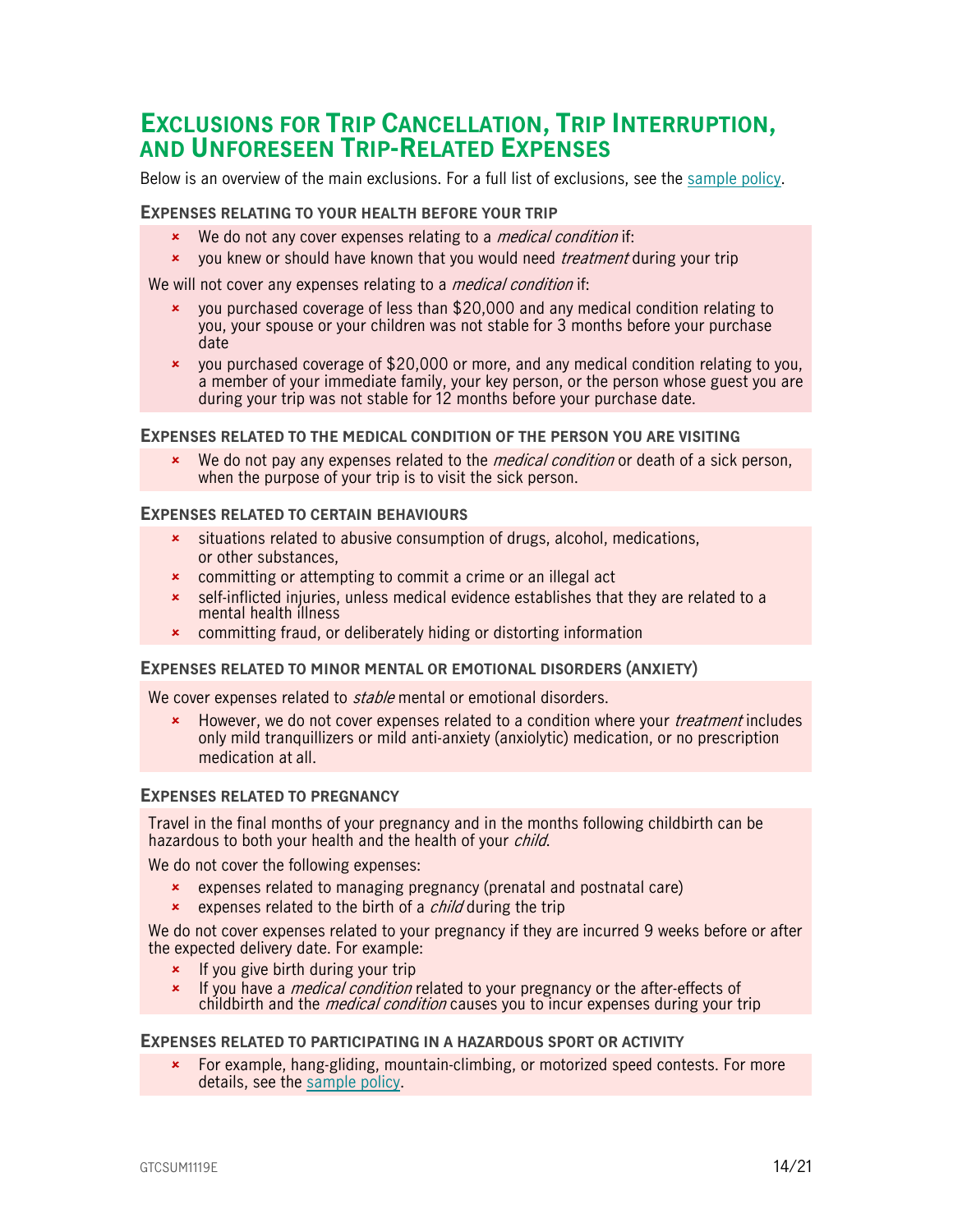#### **EXPENSES RELATED TO FORESEEN EVENTS**

 $\star$  if you knew or should have known that an event might prevent you from travelling when you purchased your insurance

#### **EXPENSES RESULTING FROM OF AN ACT OF WAR OR AN ACT OF TERRORISM**

**\*** We do not cover expenses incurred because of an *act of war*.

We cover expenses incurred because of an *act of terrorism*, but only in certain cases. For more information, see the [sample policy.](https://www.igoinsured.com/travelcontent/?file=MS-MC_MS-GCS_policyTCI.pdf)

#### **IF THE GOVERNMENT OF CANADA HAS ISSUED A FORMAL WARNING**

\* If the Government of Canada issues a warning for Canadians not to travel to a certain region, and the date of the warning is before the start date of your *trip* (as shown on your *confirmation*), we do not cover expenses related to a *medical condition* specific or related to this warning if you choose to travel to that region.

## <span id="page-14-0"></span>**ACT OF TERRORISM COVERAGE**

If an *act of terrorism* occurs that causes you a loss that would otherwise be payable, under this policy we pay for certain costs.

#### <span id="page-14-1"></span>**Covered expenses**

For Trip Cancellation & Trip Interruption Insurance coverage:

- $\checkmark$  we will only pay benefits that are in excess of payments from all other sources such as airlines, tour operators, cruise lines, other *travel suppliers*, and other insurance coverages
- $\checkmark$  we will pay benefits for your eligible expenses, subject to the maximum coverages in this policy

### <span id="page-14-2"></span>**Aggregate compensation limit**

Coverage is limited an aggregate amount relating to all in-force travel policies we issue. Coverage is only available for up to two *acts of terrorism* within a calendar year. For more information, see the [sample policy.](https://www.igoinsured.com/travelcontent/?file=MS-MC_MS-GCS_policyTCI.pdf)

|                                                            | <b>TRIP CANCELLATION &amp; TRIP</b><br><b>INTERUPTION</b> |
|------------------------------------------------------------|-----------------------------------------------------------|
| Maximum aggregate payable for each <i>act of terrorism</i> | \$2,500,000                                               |

## <span id="page-14-3"></span>**Exclusions for Act of Terrorism Coverage**

No benefit is payable if the *act of terrorism* is directly or indirectly related to biological, chemical, nuclear, or radioactive means.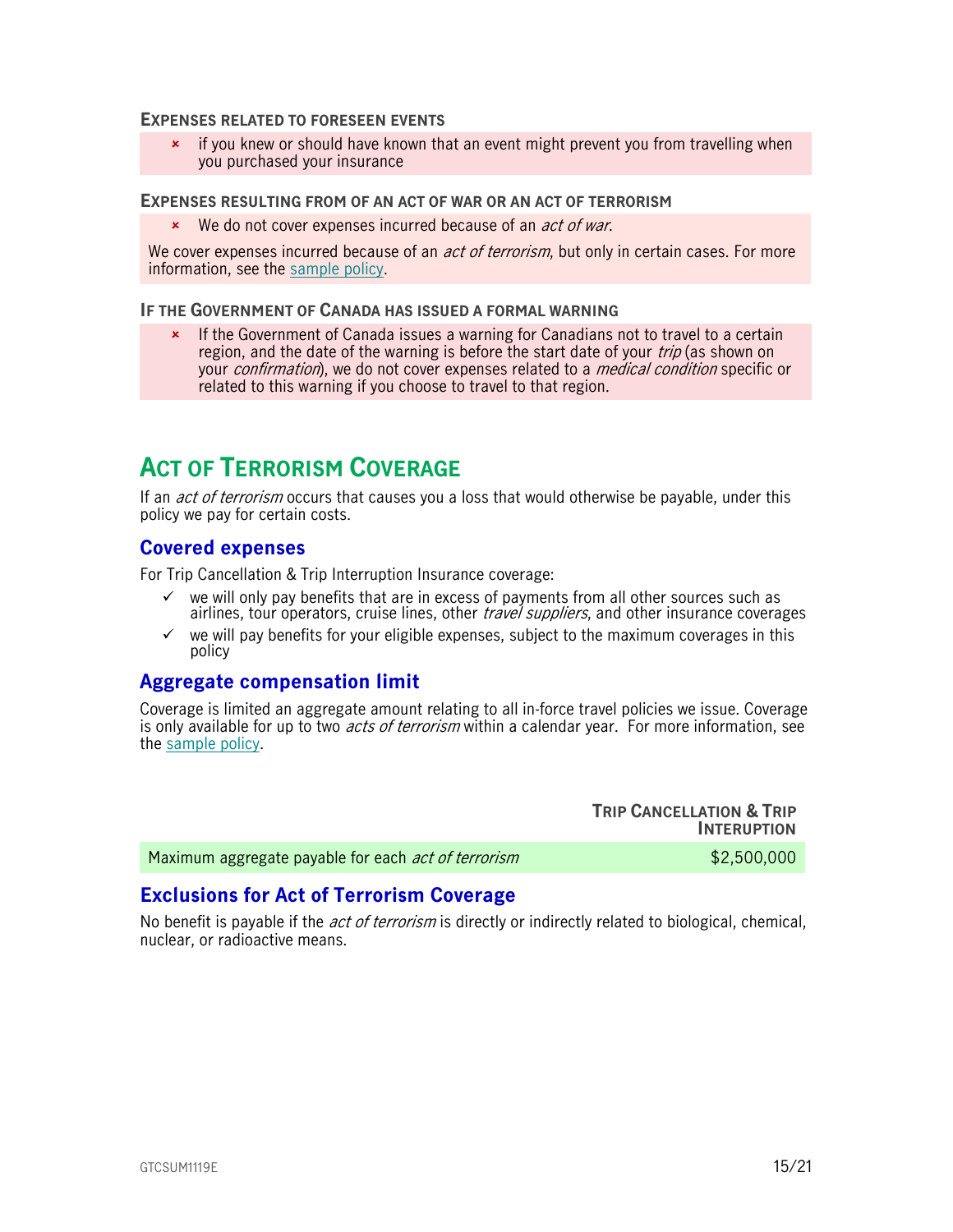## <span id="page-15-0"></span>**6. COST OF INSURANCE**



You can purchase this insurance for a fixed, single payment. This insurance premium provides coverage for one trip and it is not renewable.

You can get a quote for different premium amounts from the travel agency where you purchase your insurance.

Premiums are calculated based on the following criteria:

- age
- the amount of coverage you choose

### <span id="page-15-1"></span>**What is included in the premium**

The premium includes:

- $\checkmark$  premium tax
- $\checkmark$  the cost of any administration by us

### <span id="page-15-2"></span>**Other fees and costs**

The insurance is sold only within Canada by authorized Manulife distributors. The sale is subject to applicable federal and provincial sales taxes.

There are no other fees or expenses related to the cost of the insurance.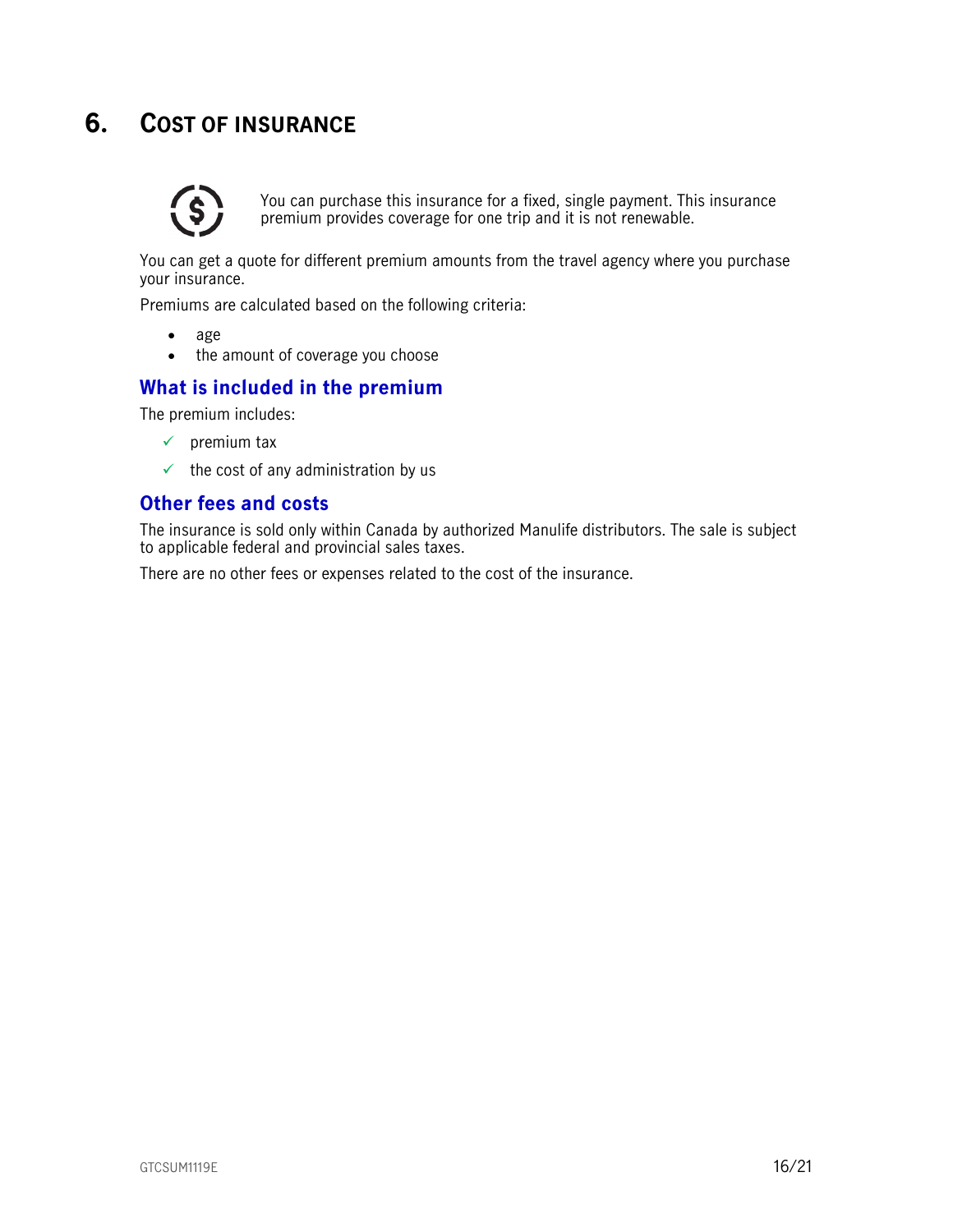## <span id="page-16-0"></span>**7. HOW TO MAKE A CLAIM**



You can use the TravelAid™ mobile app to make a claim.



You can submit your claim online at [Manulife.acmtravel.ca](https://manulife.acmtravel.ca/accounts/login/) You will need all your documentation available and in electronic format.



You can also write to us at the following address: Manulife Travel Insurance c/o Active Care Management P.O. Box 1237, Station A Windsor, ON N9A 6P8

Claims are administered by our partner, Active Care Management (ACM).

Website: [active-care.ca](http://www.active-care.ca/)

In North America: 1-855-841-4793

## <span id="page-16-1"></span>**90 DAYS TO MAKE YOUR CLAIM**

You must send us your claim within 90 calendar days of an event.

We can accept claims up to 12 months after the event if you aren't able to submit your claim sooner. For example, if you are in a coma and no one can make the claim for you.

## <span id="page-16-2"></span>**Supporting receipts and documents**



## **CLAIM FORM**

To obtain a form, contact the Assistance Centre, download the TravelAid™ mobile app or certificate, or a police report visit the [ACM website.](https://www.active-care.ca/claims/)

**PROOF OF EVENT**

For example, your medical records or a medical



**ORIGINAL BILLS AND RECEIPTS** 

For example, your transportation tickets or accommodation receipts, or receipts for medical expenses

## <span id="page-16-3"></span>**We pay within 30 days if your claim is approved**

We notify you of our decision within 30 days after receiving your claim and all supporting documents. If we decline your claim, we explain our reasons to you, in writing.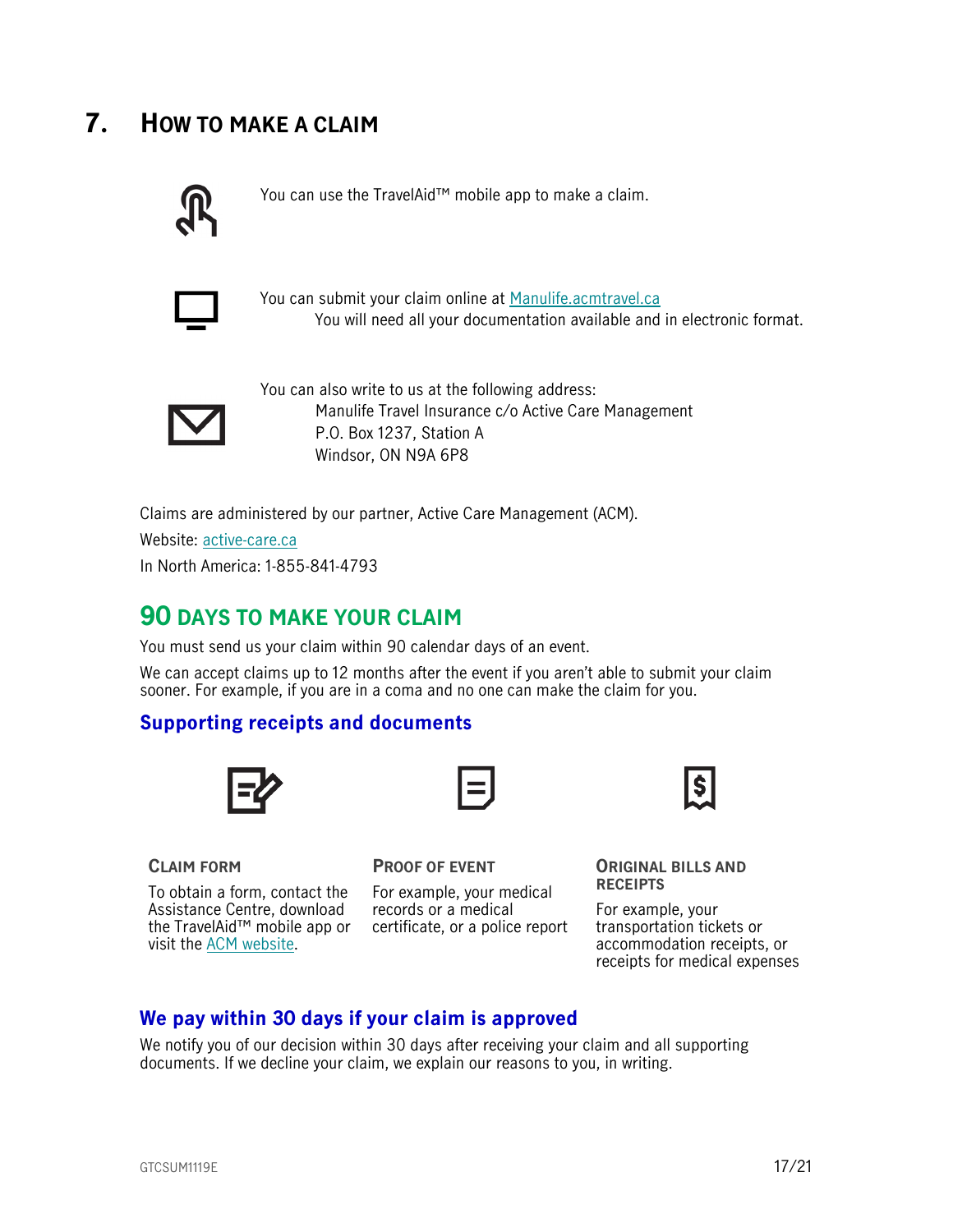## <span id="page-17-1"></span>**YOUR LEGAL RIGHTS IF YOU DISAGREE WITH OUR DECISION OR WANT TO FILE A COMPLAINT**

## <span id="page-17-2"></span>**1. You can ask us to reconsider your claim**

We will reconsider your claim if you provide us with additional arguments, information, or documentation. You can contact Customer Service, then Customer Service management and, if you are still not satisfied, the Manulife Ombuds Office. For more information:

<https://www.manulife.ca/personal/support/contact-us/resolve-a-complaint.html>

## <span id="page-17-3"></span>**2. You can contact the OmbudService for Life & Health Insurance**

The OmbudService for Life & Health Insurance is an independent organization that helps people who want to file a complaint about their insurance coverage. For more information: [olhi.ca](http://www.olhi.ca/)

## <span id="page-17-4"></span>**3. Quebec residents can contact the Autorité des marchés financiers**

The Autorité des marchés financiers reviews your file and can help us find a solution together, such as offering dispute resolution services. For more information: [lautorite.qc.ca/en/general](https://lautorite.qc.ca/en/general-public/assistance-and-complaints/)[public/assistance-complaints-and-compensation/](https://lautorite.qc.ca/en/general-public/assistance-and-complaints/)

## <span id="page-17-5"></span>**4. You can appeal our decision in court**

<span id="page-17-0"></span>If you decide to appeal our decision in court, you need to appeal within the 3-year time frame prescribed by the Civil Code (prescription period). We recommend that you seek legal advice for information on your rights and the appeal process.

## **8. YOUR RIGHT TO TERMINATE INSURANCE**

## <span id="page-17-6"></span>**Within 10 days after purchasing your insurance: full refund**

We refund you the insurance premium in full if you meet **all** the following conditions:

- $\checkmark$  You cancel your insurance no later than 10 days after signing the *Application*.
- $\checkmark$  You cancel your insurance before the planned *departure date* shown in your *confirmation*.
- $\checkmark$  You do not have any claims in progress.

#### **YOU MUST CANCEL YOUR INSURANCE IN WRITING**

Contact Manulife if you want to cancel your insurance. See the [How to contact us](#page-1-0) section at the beginning of this summary. Your travel booking and any other contract you enter with your travel agency remains in effect. You may lose certain discounts or benefits if you cancel the insurance.

## <span id="page-17-7"></span>**No refund in other cases**

You can terminate your policy at any time, but you will not be entitled to a refund in other cases.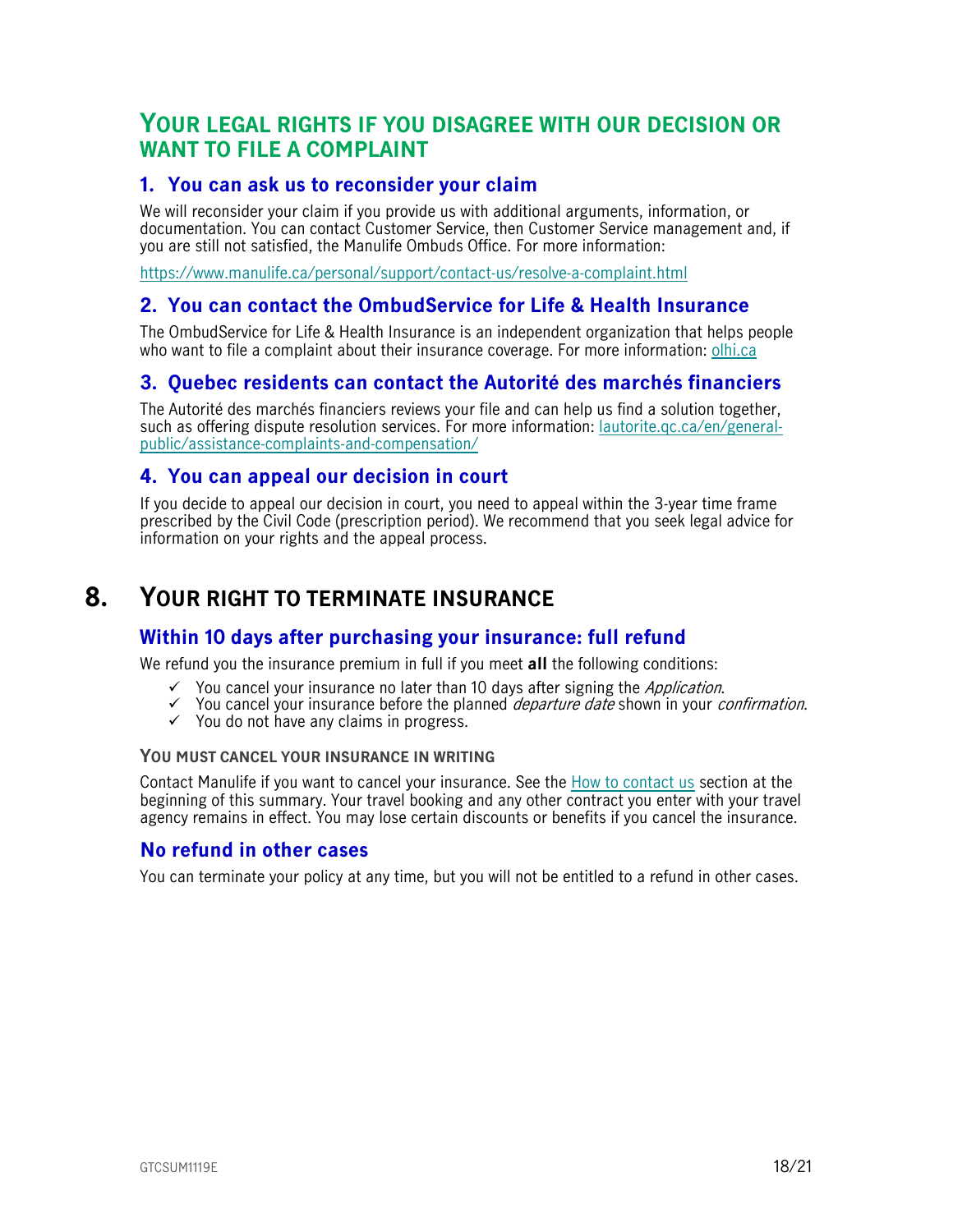## <span id="page-18-0"></span>**9. DEFINITIONS**

#### **Act(s) of terrorism**

Any activity that involves threat to use or the actual use of violence or any dangerous or threatening act, or the use of force. Such act is directed against the general public, governments, organizations, properties or infrastructures, or electronic systems. The intention of such activity is to:

- instill fear in the general public:
- disrupt the economy;
- intimidate, coerce or overthrow a sitting government or occupying power; and/or
- promote political, social, religious or economic objectives.

#### **Act of war**

Hostile or warlike action, whether declared or not, in a time of peace or war, whether initiated by a local government, foreign government or foreign group, civil unrest, insurrection, rebellion or civil war.

#### **Change in medication**

The medication dosage, frequency or type has been reduced, increased or stopped, and/or new medication(s) has/have been prescribed. Exceptions: the routine adjustment of Coumadin, warfarin or insulin (as long as they are not newly prescribed or stopped) to test your blood levels; and a change from a brand name medication to a generic brand medication of the same dosage.

#### **Children, grandchildren**

Your unmarried, dependent son or daughter, or your grandchild(ren) travelling with you or joining you during your trip and who is:

- under 21 years of age, or
- under 26 years of age if a full-time student, or
- your *child* of any age who is mentally or physically disabled.

#### **Common carrier**

A conveyance (such as a bus, taxi, train, boat, airplane) which is licensed, intended and used to transport paying passengers.

#### **Confirmation**

The application for this policy, and any other documents confirming your insurance coverage once you have paid the required premium; and where applicable, includes the medical questionnaire and your trip arrangements. It may also include tickets or receipts issued by an airline, travel agent, tour operator, rental agency, cruise line or other accommodation or travel provider with whom you made arrangements for your trip.

#### **Departure date**

The date you leave for your trip

#### **Departure point**

The place you leave from for your trip and are going to return to.

#### **Heart condition**

Any disorder relating to your heart. *Heart conditions* include but are not limited to the following:

- An abnormal cardiac test result
- Atrial fibrillation
- Chest pain or discomfort due to the heart, or angina
- Heart failure, or heart attack, or myocardial infarction, or cardiac arrest
- Heart murmur (Does not include a murmur that existed as a child if the *physician* has advised that there is no murmur as an adult.)
- Narrowing or blockage of a coronary artery, or coronary artery disease
- Prior heart surgery of any kind, including but not limited to angioplasty, bypass surgery, valvuloplasty, valve replacement, heart ablation surgery, heart transplantation or surgery for any congenital heart disorder
- Any heart valve disorder, or any rapid, or slow, or irregular heartbeats or heart rates for which a physician has prescribed medication, or for which there has been surgery or cardioversion
- Treatment with a pacemaker or a cardiac defibrillator device
- Water on the lungs or swelling of the ankles due to a heart disorder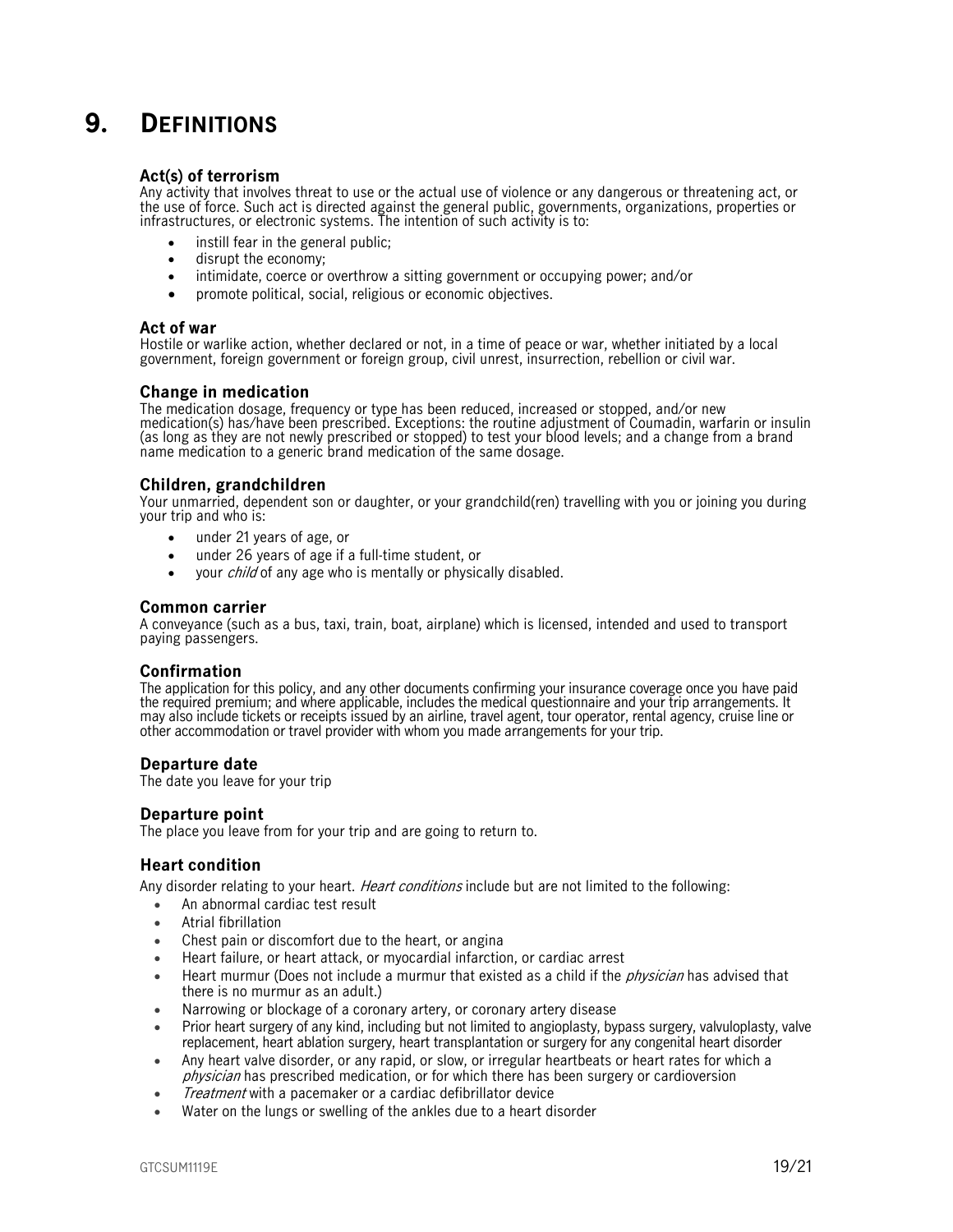**Home**  Your departure point.

#### **Hospitalization (Hospital)**

An institution that is licensed as an accredited hospital that is staffed and operated for the care and treatment of in-patients and out-patients. Treatment must be supervised by physicians and there must be registered nurses on duty 24 hours a day. Diagnostic and surgical capabilities must also exist on the premises or in facilities controlled by the establishment.

**WARNING:** Hospital is not an establishment used mainly as a clinic, extended or palliative care facility, rehabilitation facility, addiction treatment centre, convalescent, rest or nursing home, home for the aged or health spa.

#### **Immediate family**

Spouse, parent, legal guardian, step-parent, grandparent, step-grandparent, grandchild, in-law, natural or adopted *child*, step-child, brother, sister, step-brother, step-sister, aunt, uncle, niece or nephew.

#### **Injury**

Sudden bodily harm that is caused by external and purely accidental means, and independent of any sickness or disease.

#### **Key person**

- Someone to whom a dependent's full-time care is entrusted and who cannot reasonably be replaced, OR
- a business partner, OR
- an employee who is critical to the ongoing affairs of your business, during the trip.

#### **Medical condition**

Any disease, sickness, or *injury* including symptoms of undiagnosed conditions.

#### **Medical emergency**

A sudden and unforeseen occurrence of a *medical condition* that requires immediate treatment. **WARNING:** A medical emergency no longer exists when the evidence reviewed by Assistance Centre indicates that no further *treatment* is required at destination or you are able to return to your province or territory of residence for further treatment.

#### **Minor mental or emotional disorder**

- having anxiety or panic attacks, or
- being in an emotional state or in a stressful situation.

A minor mental or emotional disorder is one where your treatment includes only minor tranquilizers or minor anti-anxiety (anxiolytics) medication or no prescribed medication at all.

#### **Physician**

A person:

- who is not you or a member of your *immediate family* or your *travel companion*;
- licensed in the jurisdiction where the services are provided, to prescribe and administer medical treatment.

#### **Reasonable and customary**

Charges incurred for goods and services that are comparable to what other providers charge for similar goods and services in the same geographical area.

#### **Sickness**

Illness, disease, disorder, or any symptom.

#### **Spouse**

Someone to whom one is legally married, or with whom one has been residing and publicly represented as a spouse.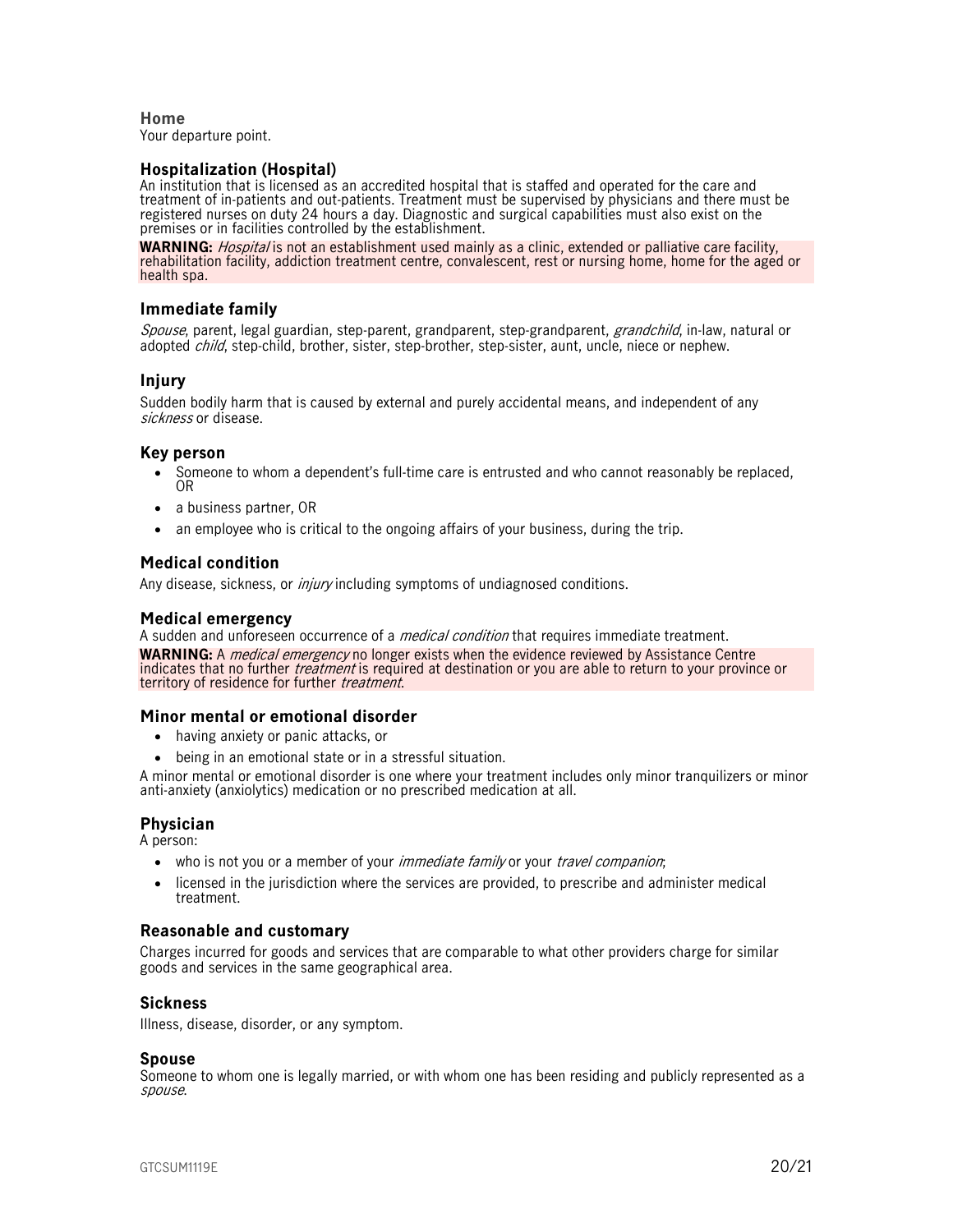### **Stable**

A *medical condition* is stable when all the following criteria are true:

- there has not been any new *treatment* prescribed or recommended, or change(s) to existing *treatment* (including a stoppage in *treatment*), and
- there has not been any *change in medication*, or any recommendation or starting of a new prescription drug, and
- the *medical condition* has not become worse, and
- there has not been any new, more frequent or more severe symptoms, and
- there has been no *hospitalization* or referral to a specialist, and
- there have not been any tests, investigation or *treatment* recommended, but not yet complete, nor any outstanding test results, and
- there is no planned or pending *treatment*.

All of the above conditions must be met for a medical condition to be considered stable.

#### **Travel companion**

Someone who shares trip arrangements and accommodations with you on any one trip. **WARNING:** A maximum of 5 people, including you, may be considered *travel companions* on any one trip.

#### **Travel services**

Transportation, sleeping accommodation, or other service provided or arranged by a *travel supplier* for your use. **WARNING:** Travel services do not include taxes or insurance.

#### **Travel supplier**

A tour operator, travel wholesaler, airline, cruise line, provider of ground transport or provider of travel accommodation or provider of other services to you that is:

- contracted to provide travel services to you, AND
- licensed, registered or otherwise legally authorized in the particular location of the travel supplier to operate and provide travel services as shown on your confirmation.

#### **Treatment**

Hospitalization, a procedure prescribed, performed or recommended by a physician for a medical condition. This includes but is not limited to prescribed medication, investigative testing and surgery.

**WARNING:** Any reference to testing, tests, test results, or investigations excludes genetic tests. "Genetic test" means a test that analyzes DNA, RNA or chromosomes for purposes such as the prediction of disease or vertical transmission risks, or monitoring, diagnosis or prognosis.

Insurance products are underwritten by The Manufacturers Life Insurance Company (Manulife) and First North American Insurance Company, a wholly owned subsidiary of Manulife.

TravelAid is a trademark of Active Claims Management (2018) Inc. and is used Manulife and its affiliates under license.

StandbyMD is a trademark of Healthcare Concierge Services Inc, owned by Global Excel Management Inc.

Manulife, Manulife & Stylized M Design, and Stylized M Design are trademarks of The Manufacturers Life Insurance Company and are used by it, and by its affiliates under license.